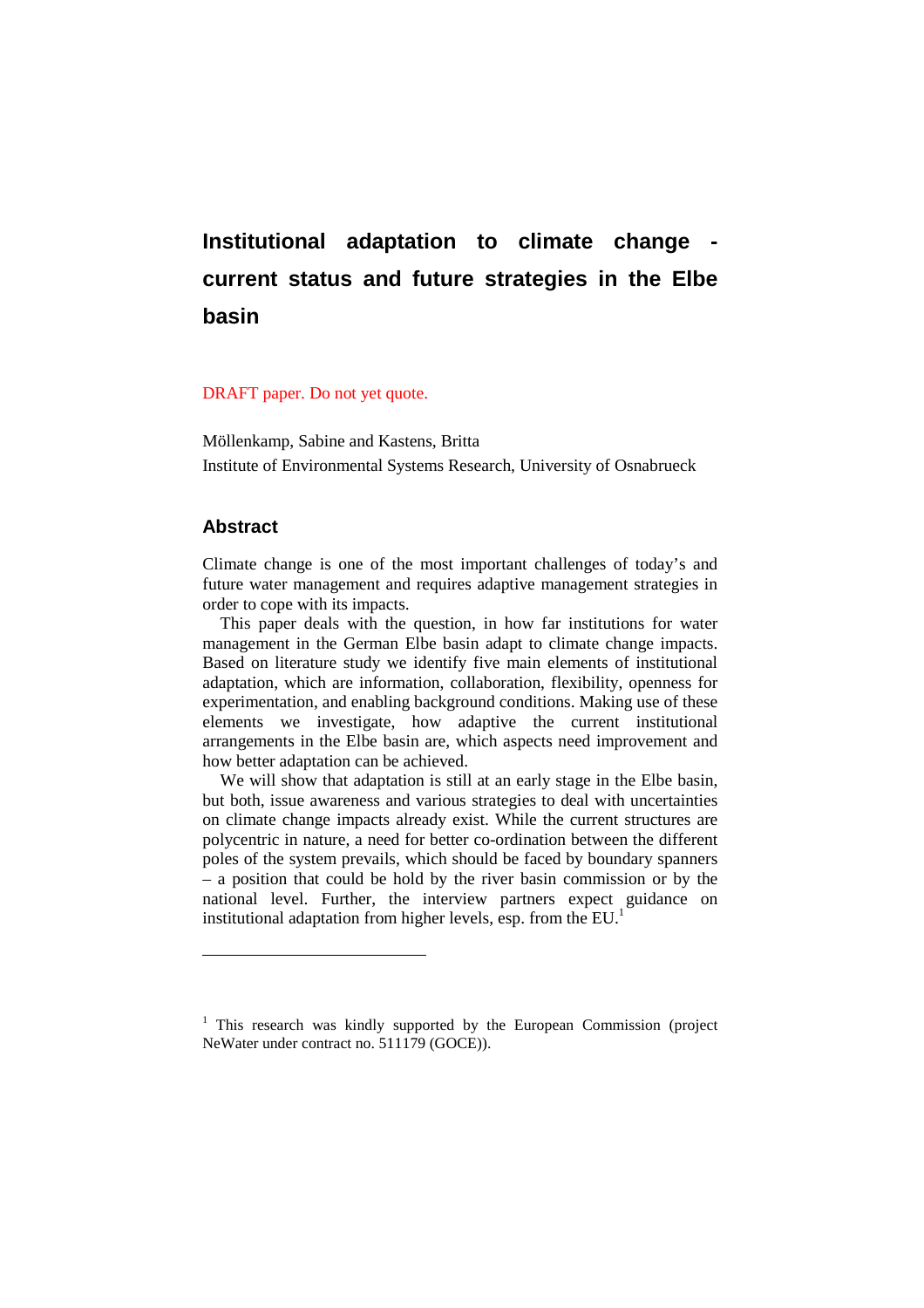#### **1. Introduction**

Current water management systems are characterised by complexity. For example, water has to be allocated to competing uses and new legal or managerial requirements pose challenges, such as the implementation of European Directives. Moreover, water management needs to adapt to fundamental changes in the physical and human environments. Particularly the impacts of climate change and related uncertainties are a main challenge for current and future water management. Although there is uncertainty about the extent of future climate change, some important trends are relatively certain: for central Europe, a trend towards increasing winter runoff and decreasing spring and summer runoff is expected as well as changes in the timing of runoff and annual water availability. Observations show that in central Europe, the number of flood events increased at the same time as long dry periods in summer (Leipprand and Dworak et al. 2006).

Management systems for water resources must be able to face these challenges and to adapt to changes in the system being managed (Gunderson and Holling 2001). Adaptive management can be considered as a systematic process for improving management policies and practices by learning from the outcomes of implemented management strategies (Walters 1986). Likewise, the integrated concept of social-ecological systems (Berkes and Folke 1998) stresses that social and ecological systems are linked and the delineation between social and natural systems is artificial and arbitrary (Berkes et al. 2003, 1). Social-ecological systems are characterized by complexity and uncertainty, leading to the fact that managers cannot have full knowledge of the system.

Adaptive management explicitly acknowledges both, uncertainties and complexity of a social-ecological system. River basins are a typical example of a complex system, in which social and ecological aspects are closely interlinked. Successful governance in river basin management

 $\mathcal{D}_{\alpha}$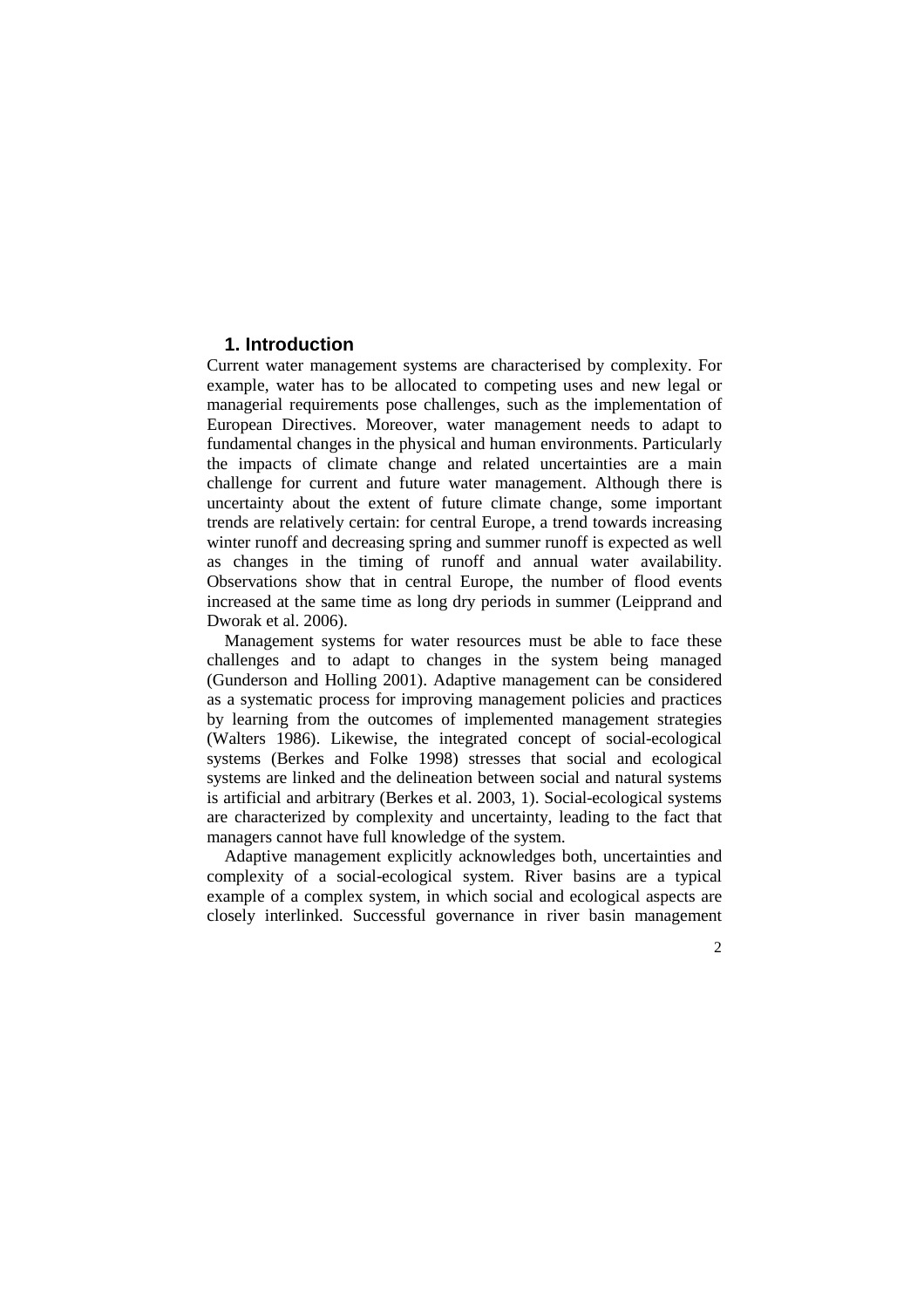depends on adaptive institutions (q.v. Pahl-Wostl 2002, 396) that are able to cope with complexity and uncertainty and to face new challenges such as climate change.

The aim of our study is to investigate, whether river basin management institutions in the Elbe basin are designed to allow for adaptation to climate change impacts. Institutions are considered as a broad "set of rules, decision-making procedures, and programs that define social practices, assign roles to the participants in these practices, and guide interactions among the occupants of individual roles." (Young 2002). Based on literature study, especially taking into account Huitema et al. (in review), we identify five main elements of institutional adaptation which are information, collaboration, flexibility, openness and time for experimentation, and finally enabling background conditions. Making use of these elements, we investigate, in how far experts consider the current institutional arrangements in the Elbe basin to be adaptive and which aspects need improvement. The study focuses on water management and takes into account interlinkages with agriculture. It is exclusively related to the German part of the basin. The study was funded by the EU FP 6 NeWater project.<sup>2</sup>

The paper is organised as follows: in the next section, we provide some background on the Elbe basin and the impacts of climate change. We will then shortly describe our empirical methods and elaborate the mentioned elements of adaptive institutions. The fifth section is based on our empirical analysis and shows that some elements of adaptive institutions can already be found in the Elbe basin. The paper closes with conclusions on the current status of institutional adaptation in the German Elbe basin and some thoughts on the use of the developed framework for further studies.

 $\overline{a}$ 

 $2^{2}$  For more information on the NeWater project: www.newater.info.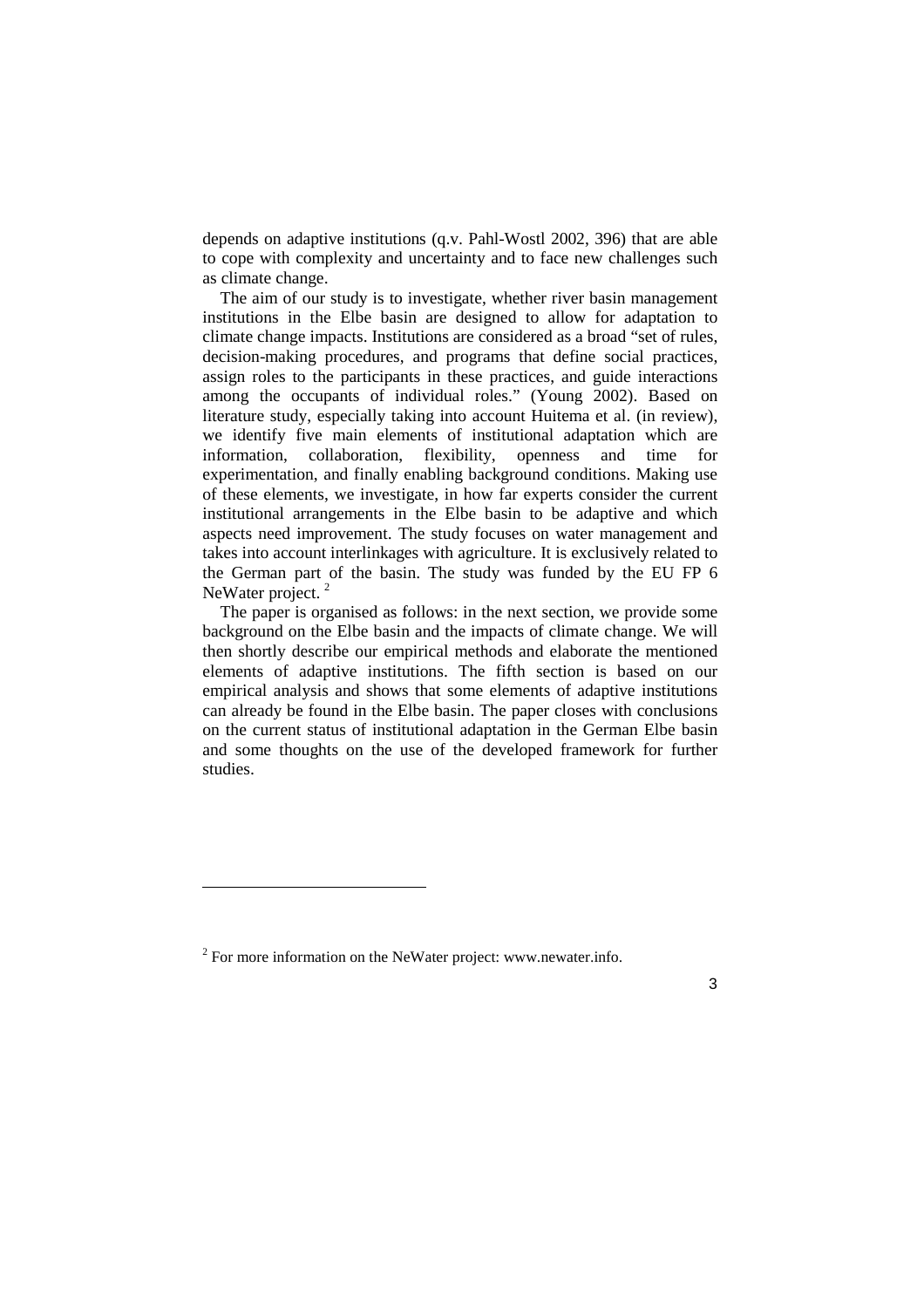## **2. The Elbe basin – impacts of climate change and general settings**

The Elbe basin has a catchment area of  $148.268 \text{ km}^2$  and is shared by four states: Germany, the Czech Republic, Austria and Poland; with the latter two encompassing less than 1% of the catchment (see Fig 1). About 25 million people live in the catchment area (FGG Elbe, 2004).



 **Fig. 1**: The Elbe basin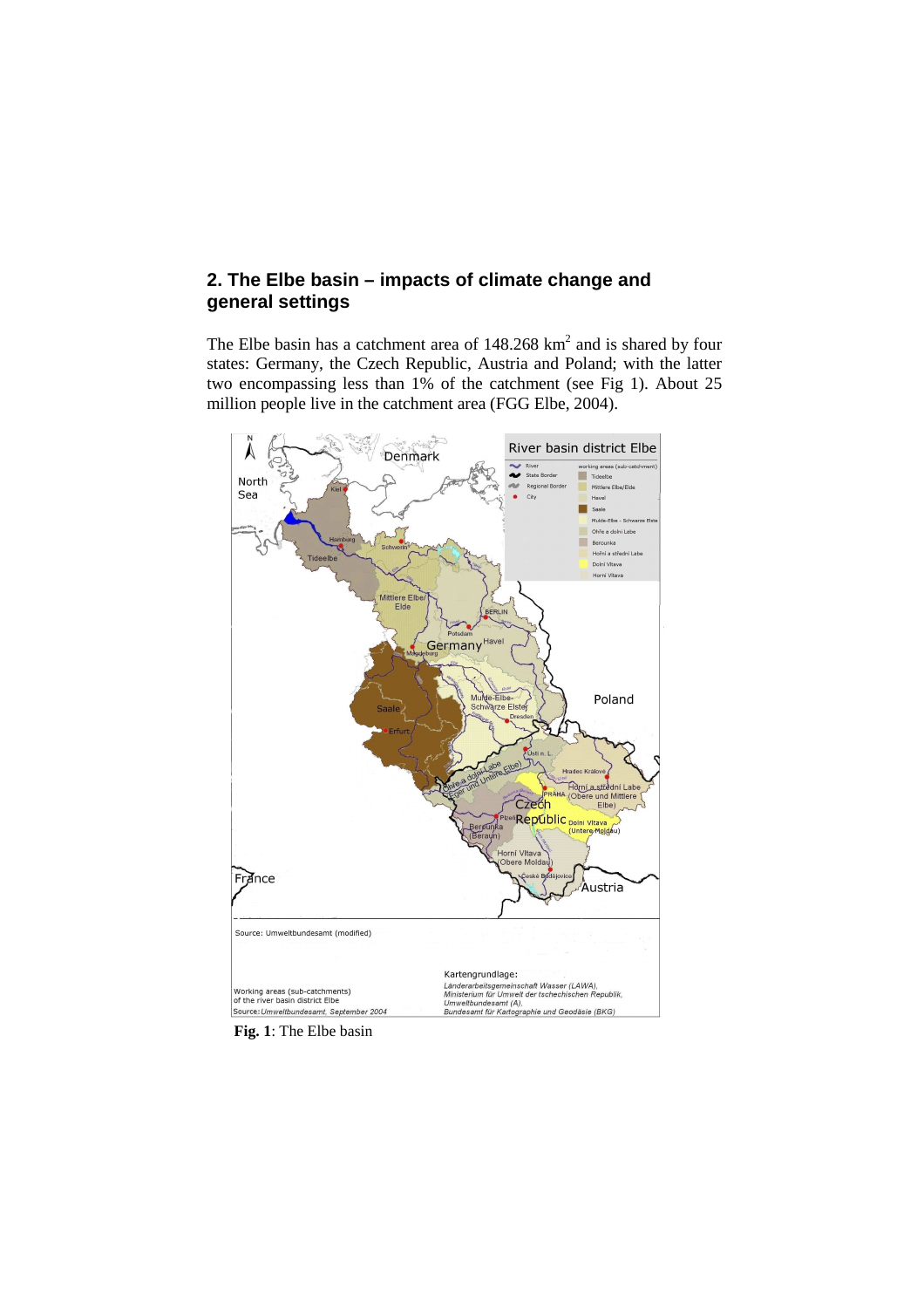Climate change has been discussed for several years on global and national levels. We will not repeat the state of the art of this discussion here, but aim at giving a short overview for the Elbe basin in order to enable the reader to follow our analysis.

While studies on climate change are quite advanced on global scale, the resolution of the General Circulation Models (GCMs) is currently too rough for a correct representation of the hydrological cycle variations within river basins. This problem can partly be solved by downscaling the GCM outputs onto the regional or river basin scale. Krysanova, Hattermann and Habeck (2005) have modelled the interactions between climate, hydrological, and ecological processes on different scales in the Elbe basin by making use of the eco-hydrological model SWIM (Soil and Water Integrated Model) (cf. Krysanova, Wechsung et al. 2000). We will base our study on this assessment, which we roughly explain in the following.

Based on the IPCC emission scenario A1, the climate change scenario used here is characterised by an increase in temperature by 1.4°C until 2050 and a moderate decrease in mean annual precipitation in the basin. On average, a -17% decrease in average annual precipitation is expected according to this scenario for the total German part of the Elbe basin in 2046-2055 compared to the reference period 1991-2000. In accordance with this scenario, lower precipitation will be explicitly noticeable in the central and southern parts, whereas some increase in precipitation will be detectable in the northern part of the basin (Krysanova, Hattermann et al. 2005).

Krysanova et al. (2005) have evaluated the impacts of climate change on water quantity as well as on some aspects concerning water quality: Concerning water quantity, different components of the water balance were analysed. Evapotranspiration is expected to decrease on average by 4% in the Elbe basin, with significant sub-regional differences corresponding to the change in precipitation. Runoff and groundwater recharge show a decreasing trend, whereas groundwater recharge corresponded most sensitively to the anticipated climate change (-37% on average). The river flow is becoming significantly lower under the climate change scenario.

Concerning water quality, especially the generation of diffuse pollution was studied. In general, nitrogen losses with water for all soils distinctly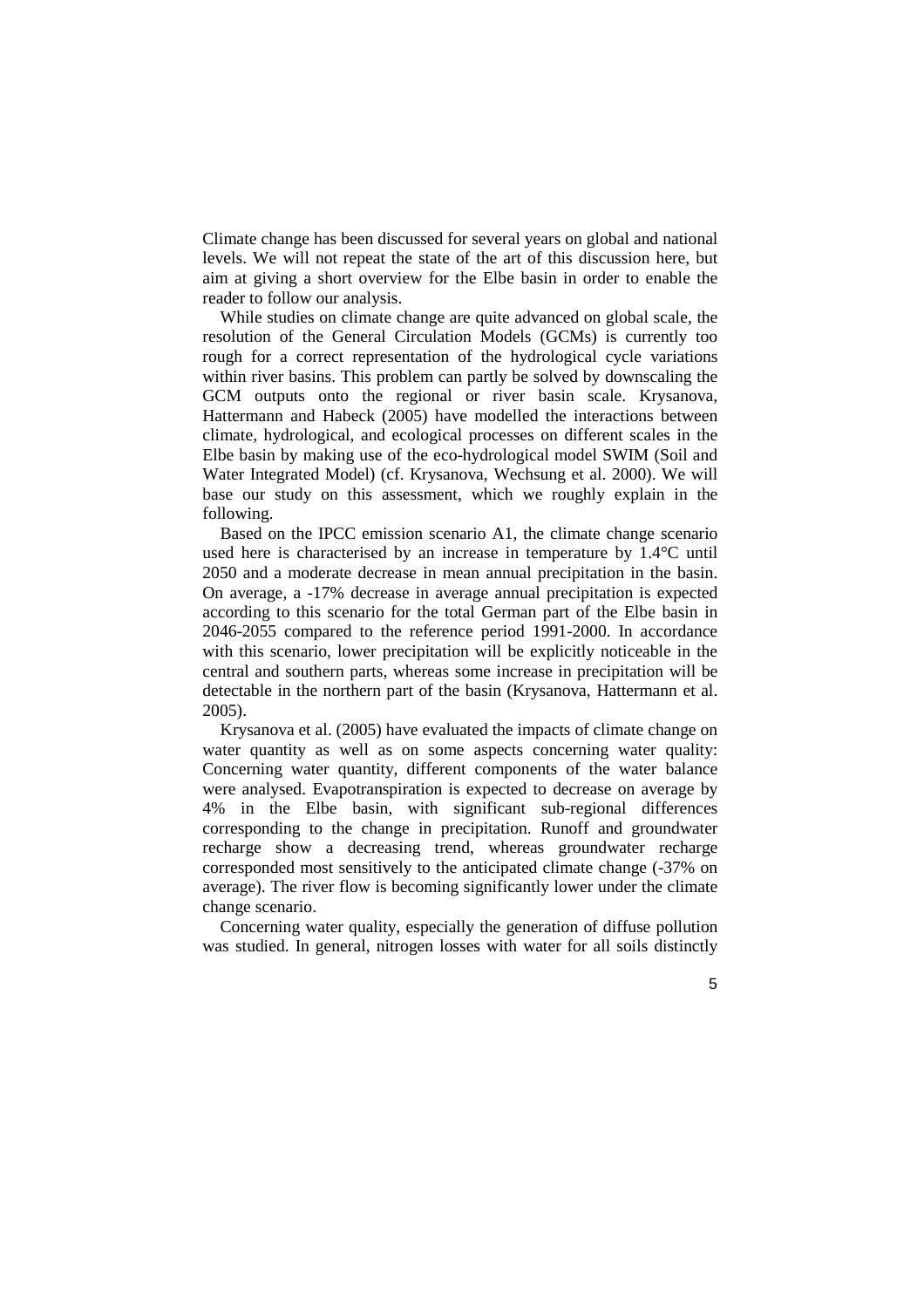increase with increasing precipitation from climate zone 1 to 5 due to more intensive washing of the soil. Concerning the Elbe basin under climate change, a notable decrease is visible in the northern and south-eastern parts of the basin, whereas they are less pronounced in the central part, so that in conclusion, the impact of climate change on diffuse pollution from agriculture is positive.

The overall result of the study by Krysanova et al. (2005) is that the mean water discharge and the mean groundwater recharge in the Elbe basin will most likely decrease, and diffuse pollution will be diminished, but the uncertainty in hydrological and water quality responses to changing climate is higher than the uncertainty in climate input. The hydrological and water quality responses and the propagation of uncertainty differ in three Elbe sub-regions – the mountainous area, the loess sub-region and the lowland area. In another study, Krysanova et al. (2006) concluded that by now, the changes in socio-economic systems<sup>3</sup> have had a stronger impact on regional water resources than climate change. However, the impacts of climate change on water resources in the Elbe basin are likely to increase in the future (Krysanova, Kundzewicz et al. 2006).

With regard to adaptation needs for climate change impacts, the Elbe basin mainly needs to cope with an increasing frequency of extreme events in form of floods and severe droughts. Also the increasing uncertainties linked to these events require new adaptation strategies (q.v. Becker and Grünewald 2003).

One important and often cited example of an extreme event in the Elbe basin are the disastrous floods in August 2002, which have shifted general attention to the flooding problem.

 $\overline{a}$ 

<sup>&</sup>lt;sup>3</sup> Human activities in the basin such as industry, agricultural land use and municipal water use have undergone severe structural changes since the political and economic transition from a socialistic and centrally planned system to democratic systems with market economy.

<sup>6</sup>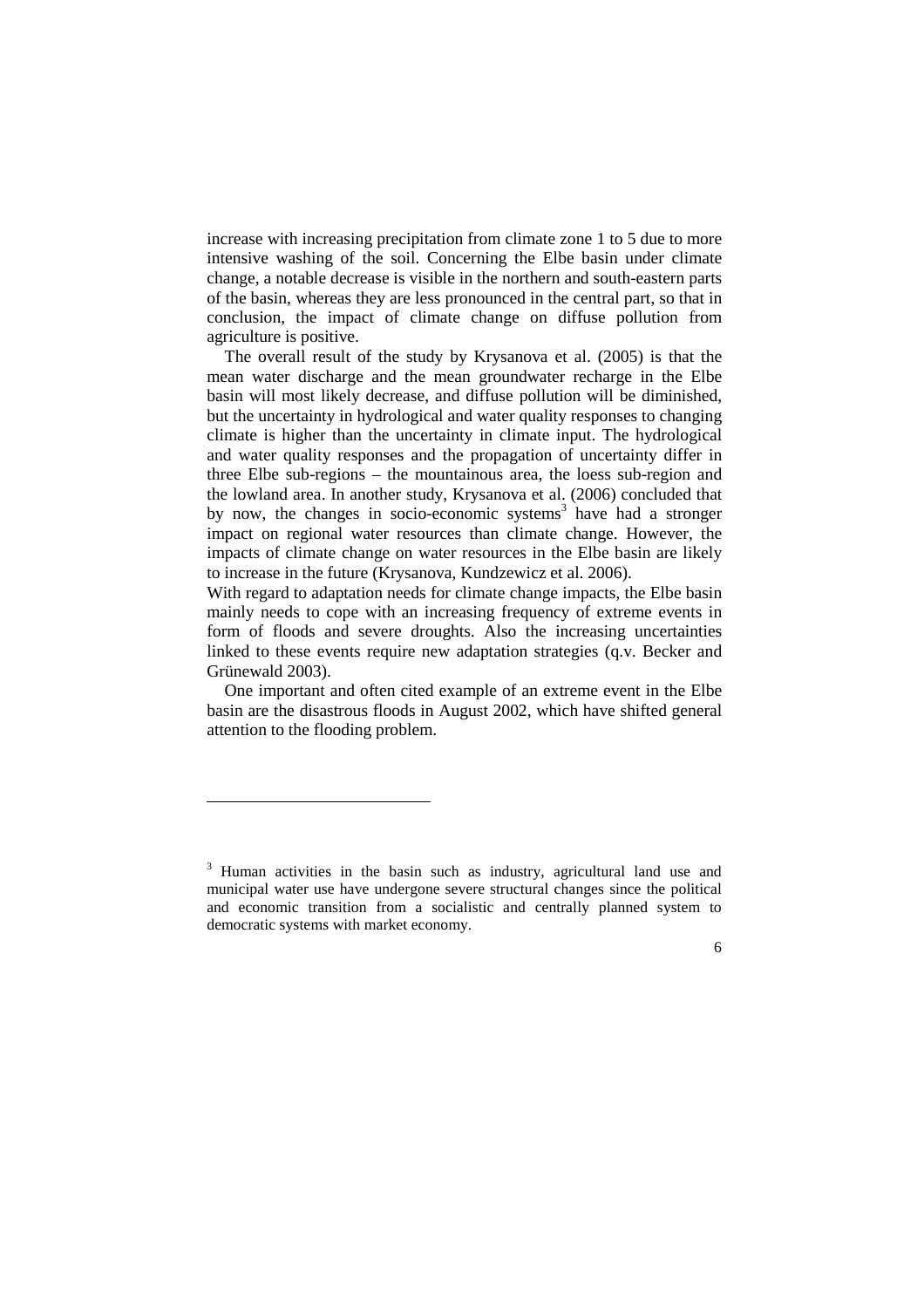Different organisations are dealing with the management of the Elbe on different levels. The main organisation on river basin scale is the International Commission for the Protection of the Elbe (ICPE), which is composed of Germany and the Czech Republic as main contracting parties and Austria and Poland as well as further organisations, e.g. different NGOs and the ICPR $<sup>4</sup>$ , as observers. The ICPE issues recommendations for</sup> river basin management; its main goals are to improve the status of the Elbe and its main tributaries, and to increase the ecological value of the Elbe valley (www. ikse-mkol.org). Moreover, the basin states agreed upon the coordination of the WFD implementation under the roof of the ICPE.

On national scale in Germany, the Federal Ministry for Environment, Nature Conservation, and Nuclear Safety (*Bundesministerium für Umwelt, Naturschutz und Reaktorsicherheit* - BMU) is the highest authority for water policy and management. Supplementarily, the Federal Environmental Agency (*Umweltbundesamt* - UBA) as the scientific authority for environmental issues reports to the Federal Ministry for the Environment. Due to competencies laid down in the German constitution, mainly the *Länder* (federal states) are in charge of the implementation of water law and water management issues. Ten out of the sixteen German *Länder* are located within the Elbe basin.

Within the *Länder*, the ministries dealing with water management as well as the respective state agencies play a major role in managing the Elbe. The state agencies act as technical and scientific departments for the ministries of environment and/or agriculture in the specific *Land*. In 2004, the ten *Länder* in the basin and the federal government of Germany established the River Basin Community Elbe (*Flussgebietsgemeinschaft* Elbe – FGG Elbe) in order to coordinate the German part of the WFD implementation. The aim of the FGG is to establish a systematic and mutually agreed programme of activities and measures for the German part of the Elbe basin (see www.fgg-elbe.de). Even though the FGG has no formal decision-making power, its technical guidance for the cooperation between the German *Länder* is widely acknowledged (Borowski 2004; Raadgever 2005, 7). Further organisational structures like the ARGE Elbe

 $\overline{a}$ 

<sup>4</sup> International Commission for the Protection of the Rhine.

<sup>7</sup>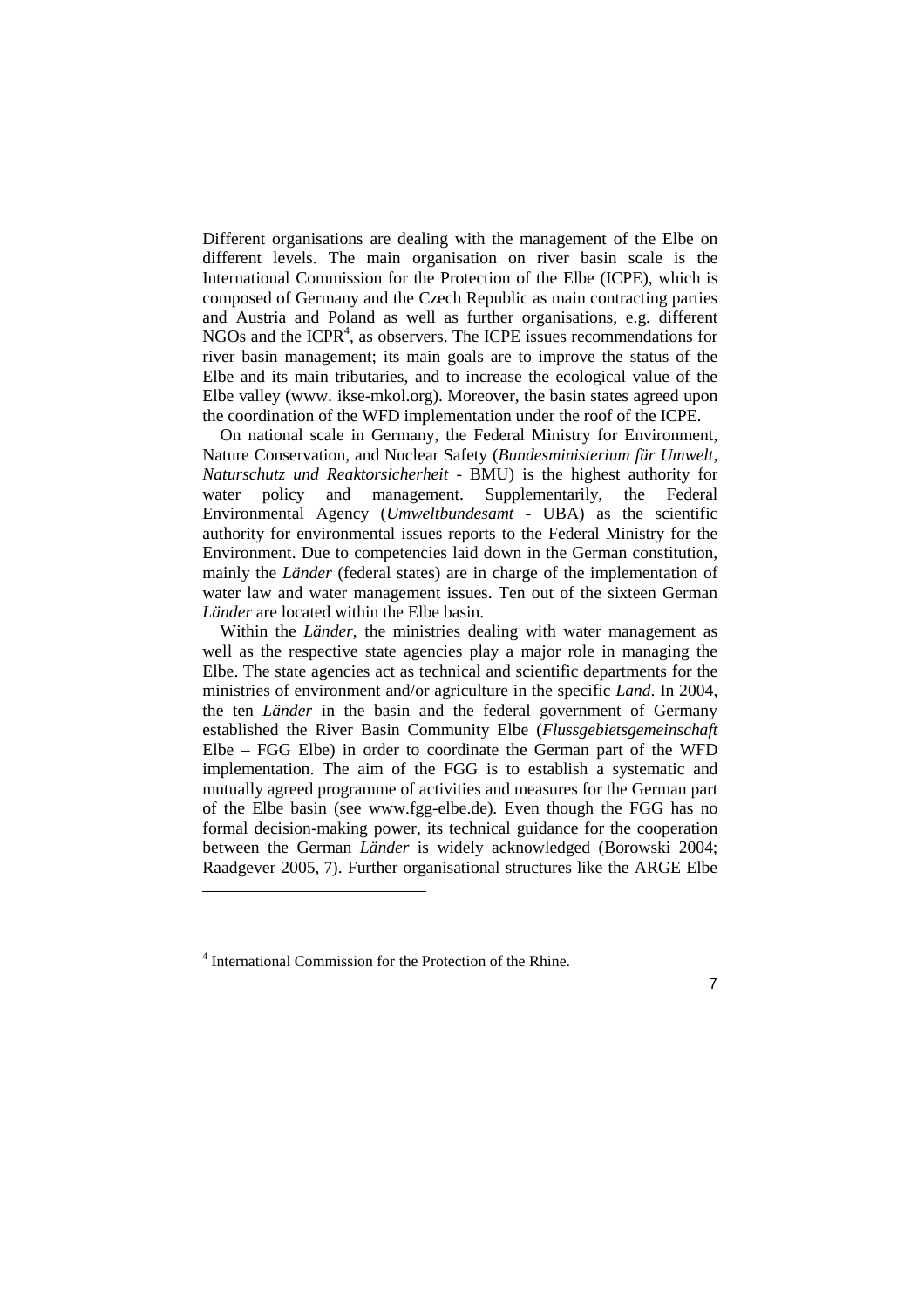(Arbeitsgemeinschaft zum Schutz der Elbe) which had a similar standing in the German Elbe basin earlier are decreasing in importance and thus not further taken into account here.

#### **3. Methods and empirical background**

The paper draws on empirical data gained from eleven in depth interviews with representatives from different organisations at international, national and sub-national levels. The particular experts were chosen within the German Elbe basin in order to elicit knowledge and obtain opinions of different groups concerned with the question of institutional adaptation.

Figure 2 shows the choice of experts reflecting different levels and governmental as well as non-state actors. Besides the international and German national level, also representatives of three German *Länder* were chosen. They either belong to the ministerial level or to state agencies.

Further, three non-governmental actors, namely the German Farmer's Association, the Federal Expert Committee "vital rivers" (BFA "Lebendige Flüsse") and the Munich Re Group (Münchener Rück) were interviewed. The agricultural associations constitute the non-governmental representation of regional or local agricultural interests. The BFA "vital rivers" is an expert group of the German Society for Nature Protection (NABU), an environmental NGO. The Munich Re Group is a German counter insurance company, which has no direct link to the Elbe basin but years of experience on adaptation to climate change in water management. All interviews were conducted during spring 2007, making use of a predefined interview guidance. They were conducted in a semi-structured way, leaving open the possibility for closer examination of aspects perceived to be central for the interview partner. The interviews were then evaluated using an analytical framework developed beforehand (see section 4). The Appendix gives more detailed information on the interviewed experts.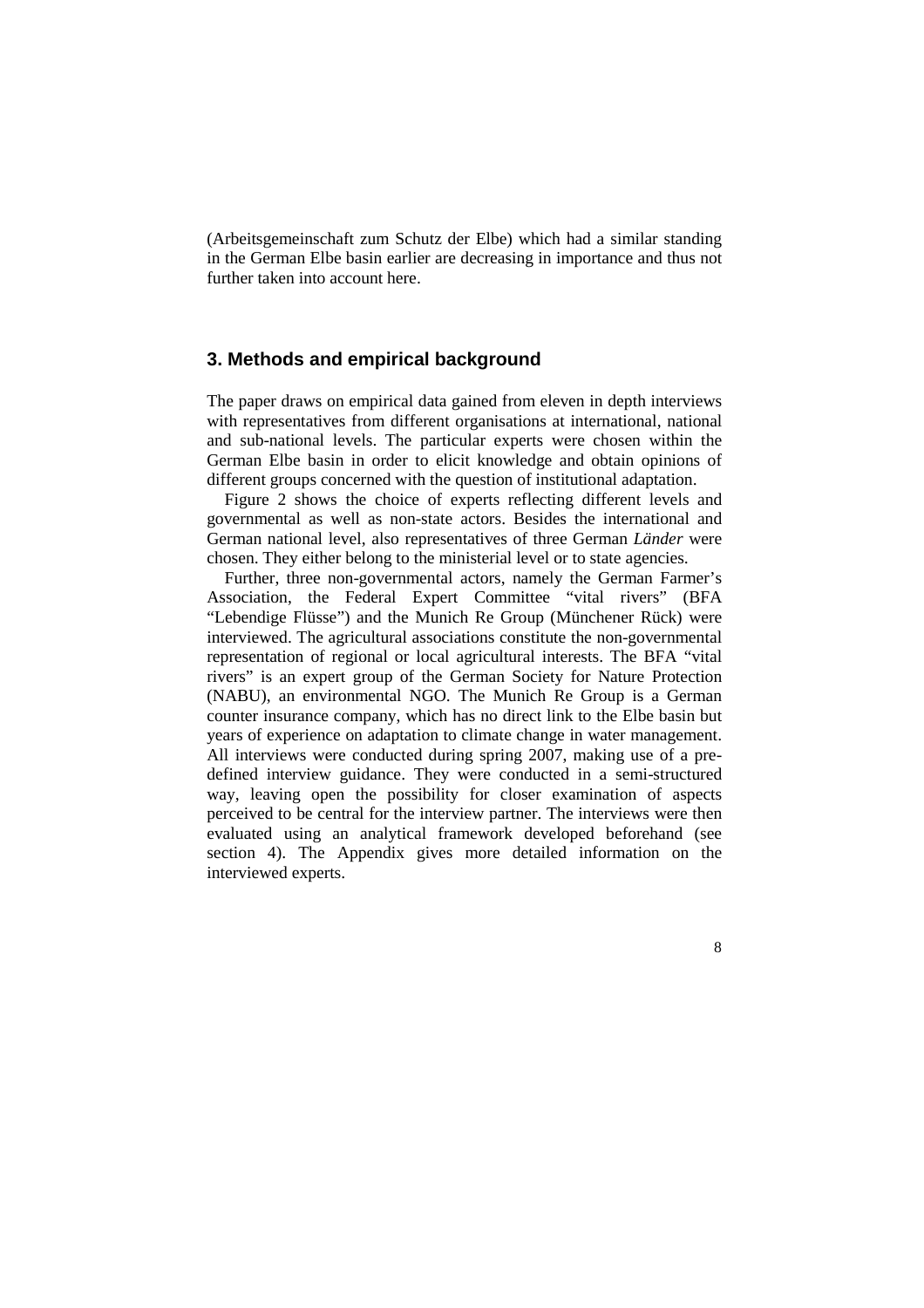

**Fig. 2:** Organisations from which experts were interviewed for the study

## **4. Elements of adaptive institutions: an analytical framework**

In order to investigate institutional adaptation in river basin management, a framework is needed that provides a guiding structure for the analysis. Based on literature of both, institutional adaptation in general and adaptation research on climate change, we identified five main elements, namely information, collaboration, flexibility, experimentation and enabling background conditions, which form the central part of our analytical framework. Main structuring elements are especially derived from Huitema et al. (in review). We use our framework as a heuristic to analyse the current characteristics of the institutional adaptation in the Elbe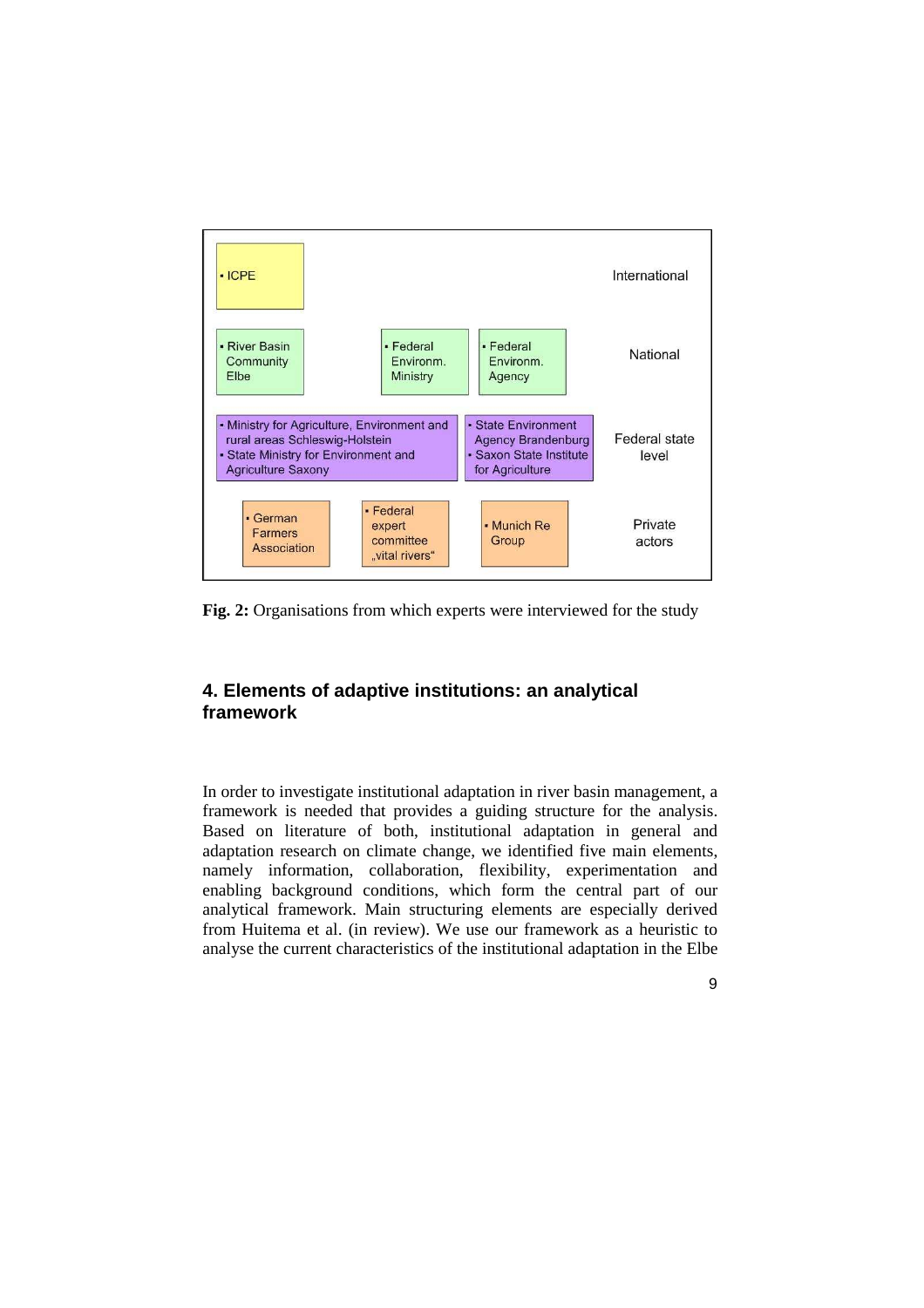basin and to identify potential needs for improvement. The five elements are closely linked in practice and were separated for the purpose of analysis.

#### **4.1 Information**

The first element of adaptive institutions refers to information. Adaptation often has to take place within unknown future developments and the uncertainties involved refer to various issues such as, for example, the precise nature and risks of climate change, the benefits of adaptation, and the impacts on the social and economic system (Adger et al. 2005, 81). As a general definition, uncertainties in adaptation to climate change refer to situations "in which there is not a unique and complete understanding of the system to be managed" (Brugnach et al. 2007, 3). According to Brugnach et al. (2007, 5 et seqs.) uncertainties can occur due to the unpredictability of complex systems and their variable and non-linear behaviour, and/ or due to incomplete knowledge, when information and/ or data about a system are insufficient or unreliable, and/ or finally due to multiple knowledge frames, where understandings about a system are different and sometimes even conflicting.

Concerning the institutional dimension of uncertainties in climate change, Dovers (2001, 217; 2003, 9) points out that richness and sensitivity of information on the issue at stake are vital to keep institutions adaptive. Moreover, Stern (2007, 413) highlights the specific role of governmental actors in encouraging the adaptation of non-state actors by addressing knowledge uncertainties.

## **4.2 Collaboration – Collective action and social learning**

The element of collaboration refers to three aspects: polycentric governance, participation of non-state actors, and sectoral integration.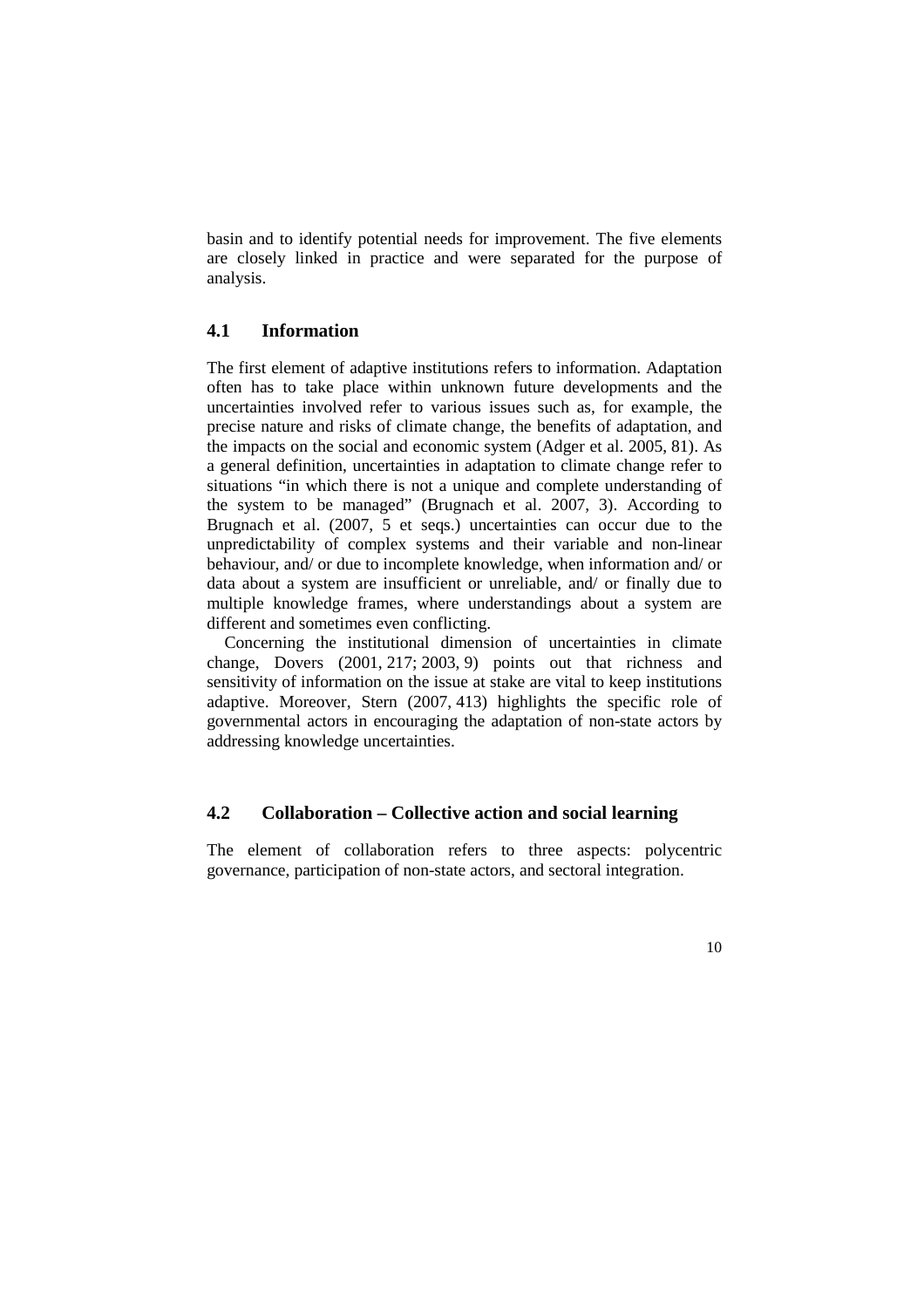#### *4.2.1 Polycentric governance*

In contrast to monocentric or hierarchical systems, polycentric governance consists of different centres of management and control (Ostrom 2001, McGinnis 1999). Ostrom (2001, 2) describes polycentric systems as being the "organization of small-, medium-, and large-scale democratic units that each may exercise considerable independence to make and enforce rules within a circumscribed scope of authority for a specific geographical area." These units may be located on different geographical levels and can be either general purpose-authorities or specialised authorities with specific tasks (Hooghe and Marks 2003). Polycentric systems have different advantages. They promote experiments within small-scale units and allow taking advantage of local knowledge, to include trustworthy participants, to rely on disaggregated knowledge, to develop better-adapted rules, and to lower enforcement costs (Ostrom 2005). Further, they have a better capacity to cope with external shocks, are more robust, and possess considerable redundancy due to the capacity of subunits to respond to, and learn from the experiences of other subunits (Ostrom 2001). Externalities can be internalised easier by dealing with issues at the most appropriate geographical level. One level of such a polycentric system can be the river basin as the hydrological scale of water management. Co-ordination and collaboration between the different spheres of authority are essential for polycentric systems to be effective. In this context, boundary spanners (Roberts and King 1996) – individuals or collectives who connect centres, levels, and sectors – are pivotal for the co-ordination of the individual units.

#### *4.2.2 Participation*

Participation of non-state actors, either as stakeholders or as civil society in general, has a decisive role in institutional adaptation. There are various reasons for public participation. Crabbé and Robin (2006, 125) point out three important reasons in the context of adaptation to climate change: first, stakeholders in particular can provide information to close data gaps, second, involvement enhances the prospects for consensus, and finally, participation can support the understanding for the significance of climate change, its impacts, and the need for adequate action (see also Ostrom 2005). Likewise, on the one hand, non-state actors on this scale might have stronger incentives to react on climate change impacts (Stern 2007, 431)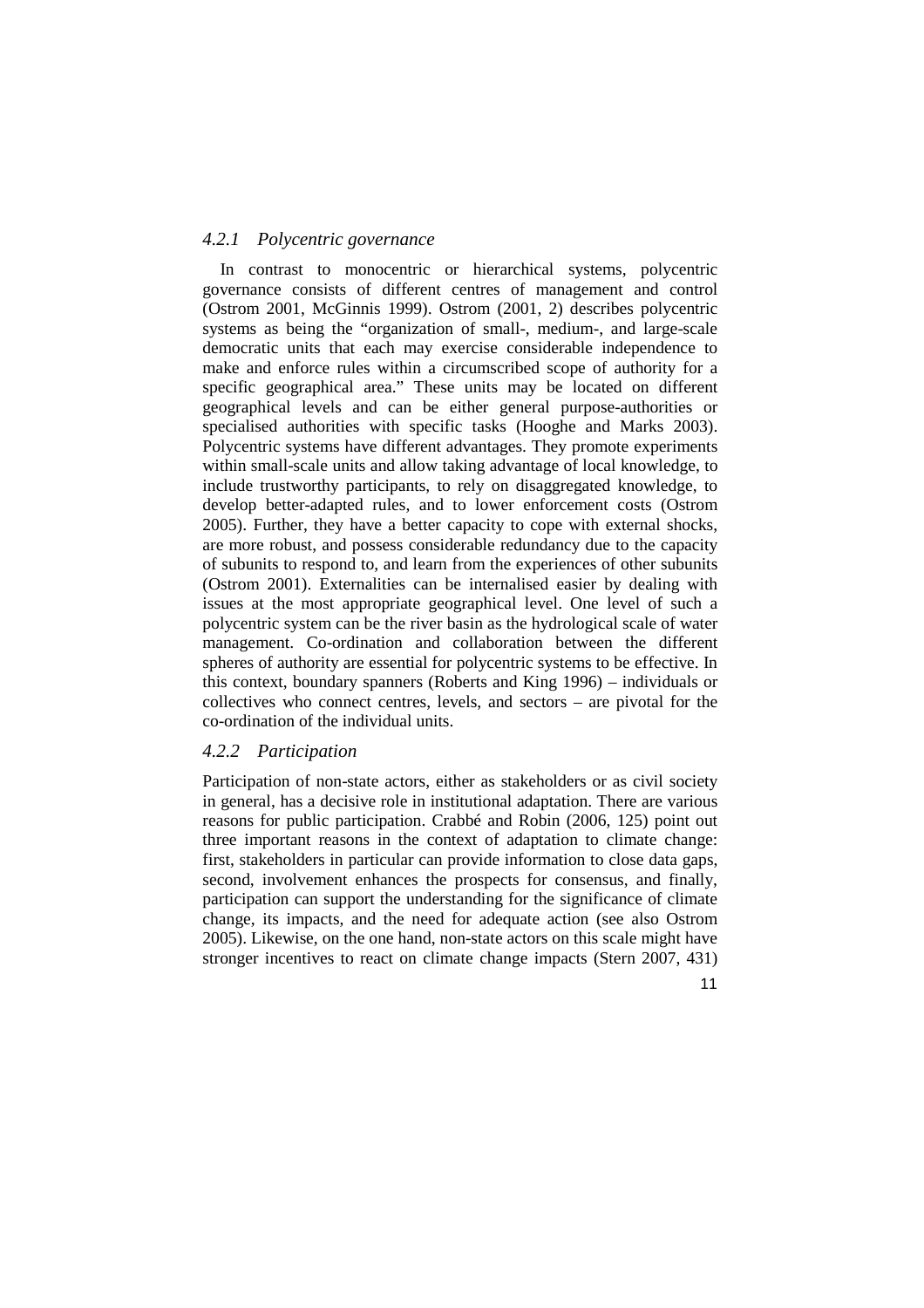and on the other hand, the authorities in charge will be dependent on the compliance of those actors who, ultimately, will be affected by the measures conducted at the local level. As demonstrated in different case studies, some experience in stakeholder involvement linked to adaptation to climate change impacts exists (Shackley and Deanwood 2003; Moser and Dilling 2004; van der Werff 2001). It is of utmost importance that participation takes place at an early stage, involving stakeholders in decision-making processes at different levels and centres of governance (see also Folke et al. 2002, 49).

#### *4.2.3 Sectoral integration*

Institutional response to climate change further demands for sectoral integration, for example, by involving the impacts of climate change in planning processes and macro-economic projections (Stern 2007, 432) and by adjusting institutional arrangements of similar policy issues to each other. Actual water resource regimes are characterised by sectoral fragmentation and limited integration, which are seen as a main reason for low adaptive capacity of these regimes (Pahl-Wostl 2007). A prominent example for the need to embed adaptation strategies within existing national policy and institutional frameworks is the claim to integrate climate change adaptation into the implementation processes of the WFD (EEA 2007; Pahl-Wostl 2007, 55). Particularly the six-year-cycle of the river basin management plans offers opportunities for such sectoral integration, where adaptation to climate change issues can – at least in the long term – be tackled. In this respect it is important that different governmental actors, such as representatives of ministries, interact and coordinate their efforts.

## **4.3 Flexibility**

Other important elements of adaptive management are flexible and open institutions. Governance systems concerned with the development and preservation of resilience "need to be flexible and open to learning" (Folke et al. 2002, 52). Institutions should be able to change and to adjust to changing external conditions. This means that management procedures and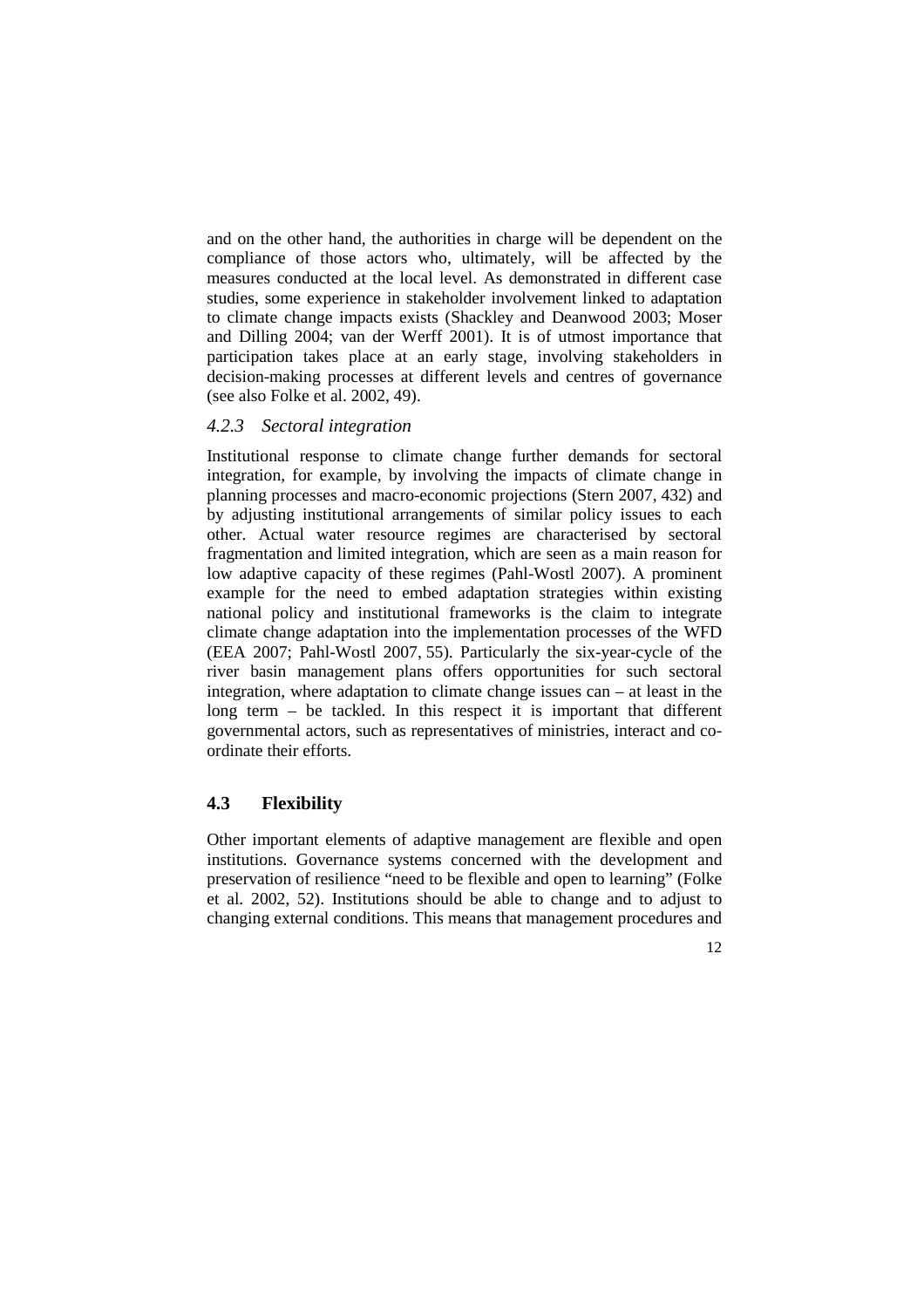management structures might need adjustment to new (environmental) conditions or new (scientific) knowledge (Folke et al. 2002, 45). This is closely linked to the earlier mentioned elements of the framework and stresses the idea of learning from past experience. As the natural conditions in ecosystems change frequently, it becomes obvious that the social systems linked to them also need to be flexible and able to change.

 "Flexible adaptation options reduce vulnerability to risks of climate change and variability and function in light of a range of climate conditions, not simply a particular projected condition. For example, a management strategy, such as crop choice, that reduces risks under a wide range of moisture and temperature conditions is more flexible than one that would produce exceptionally in a narrow range of conditions, but would be vulnerable to conditions outside that range" (Dolan et al. 2001, 18).

In the following we will especially focus on the capacity of organisational structures to cope with new challenges and their ability to change. We distinguish between structural flexibility, which stands for the creation of new structures, such as working groups, and functional flexibility, which is the ability to include new functions and goals into existing (organisational) structures. <sup>5</sup>

## **4.4 Openness and time for experimentation**

 $\overline{a}$ 

As Folke et al. (2005, 462 et seq.) point out, "adaptive governance focuses on experimentation and learning". Openness for experimentation is hence of utmost importance in order for institutions to successfully adapt to climate change. Experimentation can be seen as a research methodology, but also as a management approach (see also Lee 1999). Experimentation as research methodology is the most commonly known form of experimentation. In water management, this can extend to experimentation

<sup>&</sup>lt;sup>5</sup> Functional flexibility in the sense of Hempell et al.  $(2005, 3)$  means the ability to redeploy employees between activities and tasks by empowering workers with greater decision-making responsibility and assigning them a greater scope of diverse activities.

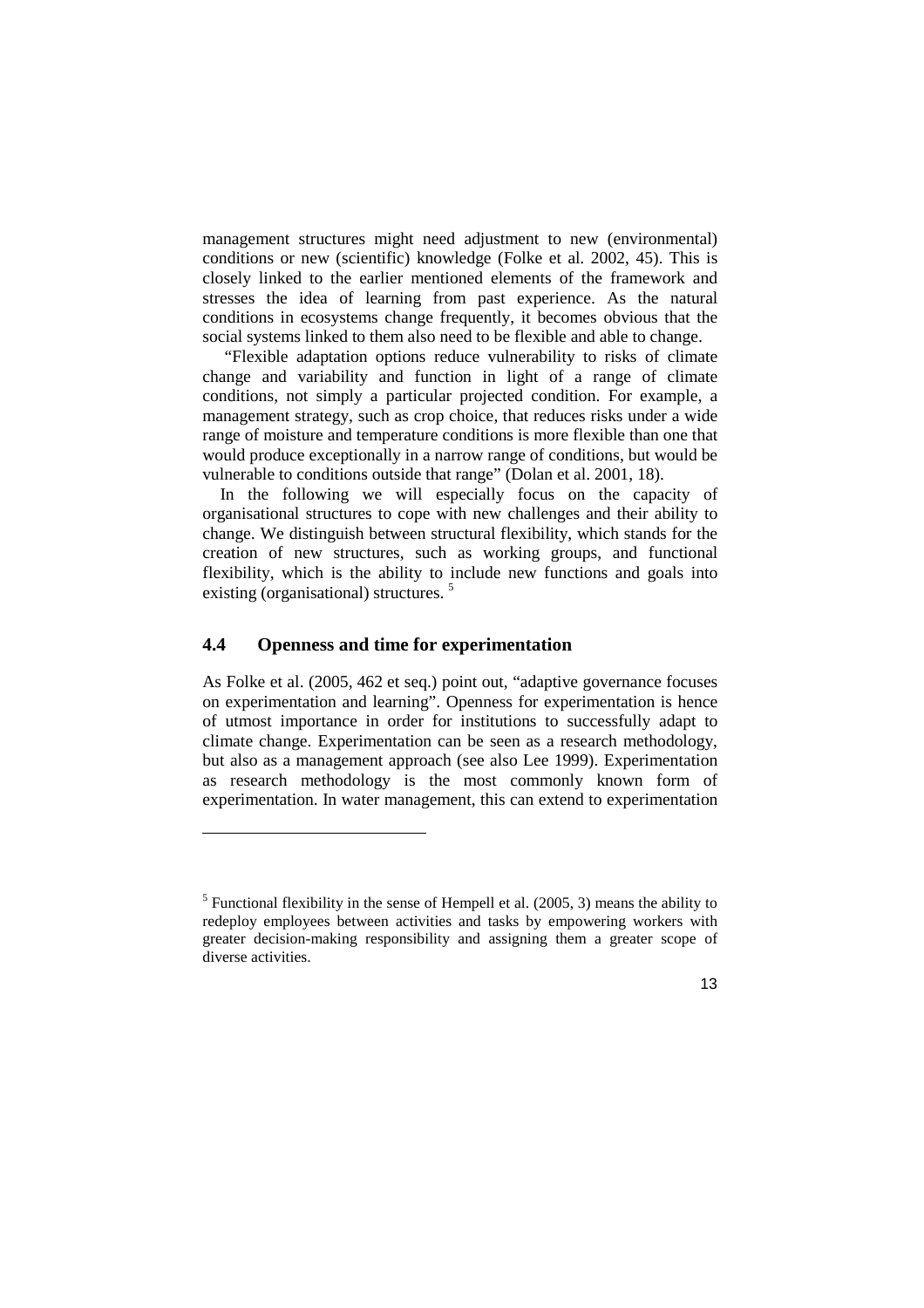in icon sites, such as restoration areas along river stretches or in pilot areas, as used for specific questions of WFD implementation (EC/JRC 2005). These experiments aim at achieving knowledge about the system in order to then design optimal policies after testing different hypothesis on ecosystem response to different management interventions. Experimentation as a management approach (as followed in Huitema et al. in review) stresses that policy itself should be considered as a set of experiments (Folke et al. 2002, 52). In consequence, it is acknowledged that action is taken without perfect knowledge but on the basis of scenarios and likelihoods and with close monitoring of results. The important element here is that the management should subsequently be able to adapt to evaluation results and changing background conditions. Learning from the past is the important asset that comes with this approach. Such policy experiments are often discussed in conjunction with the idea of policy or social learning (also Folke et al. 2002, 47), which is also of great interest from the perspective of adaptive management (Huitema et al. in review). The concept of experimentation as a management approach stresses the idea that governance should allow for learning without foreclosing future development options (Folke et al. 2002, 9).

## **4.5 Enabling background conditions**

The final element refers to background conditions and includes the availability of resources, the priority of adaptation to climate change in current working procedures and the general planning horizon that underlies these procedures. To establish adaptive institutions, sufficient resources in terms of labour, financial means, and time have to be provided (Dovers 2001, 217; Homer-Dixon 1999).

Moreover, if other policy problems have to be tackled more urgently, due to implementation deadlines or current public pressure, adaptation to climate change impacts might take a back seat in day-to-day work. Finally, the planning horizon of current organisational work has to be taken into account. Even though, strategies might also involve measures that are able to achieve success in short-term, climate change is a long-term policy problem that cannot be tackled within one legislative period. Hence,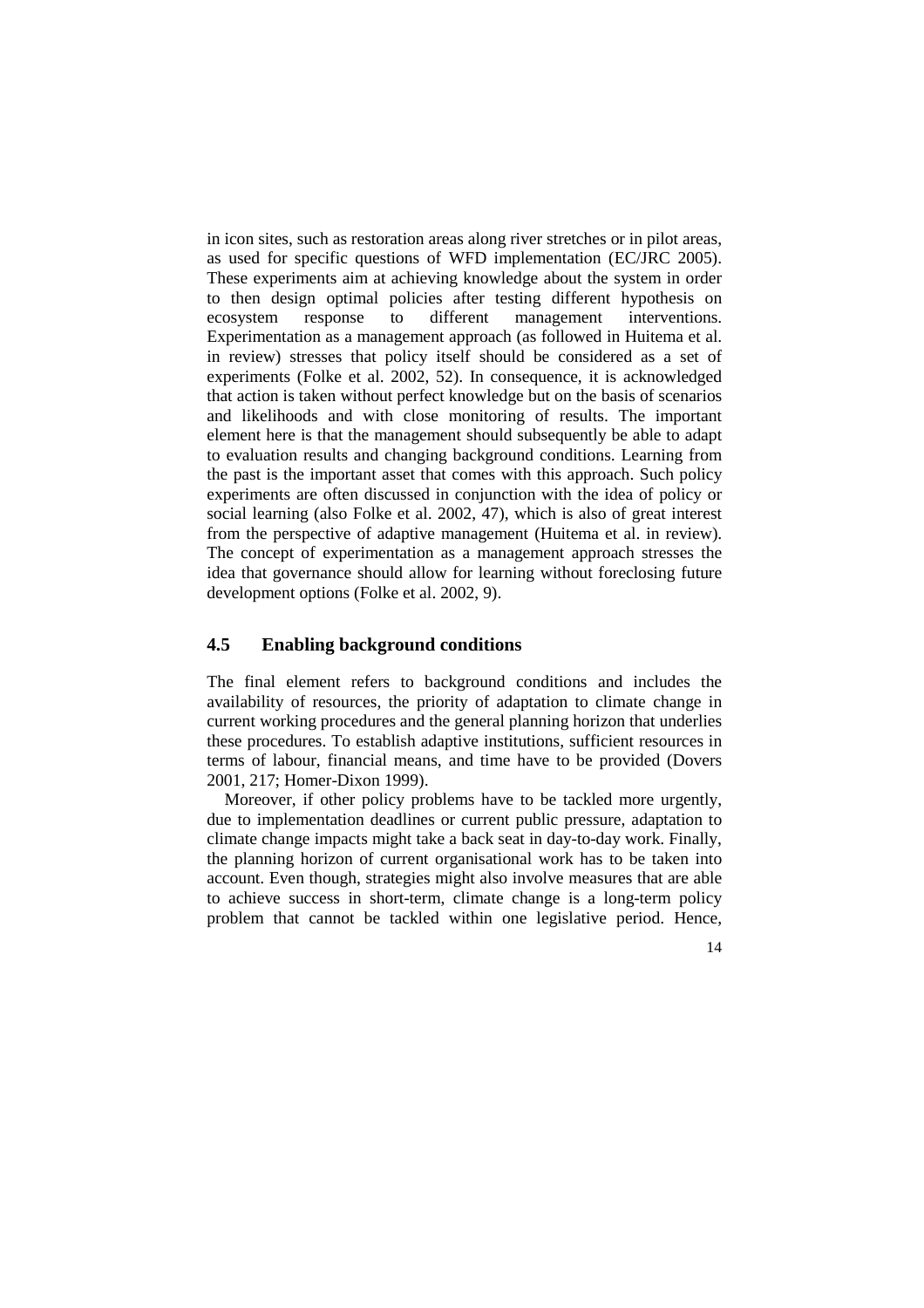adaptation also needs to involve long-term planning, which is sufficiently resourced to ensure a comprehensive response strategy to climate change (Dovers 2001, 217; Berkhout 2006, 142).

## **5. Institutional adaptation in the Elbe basin - Empirical results**

For the investigation of current institutional adaptation in the German Elbe basin, interview partners were asked to describe the actual status of adaptation along the five elements explained above. Moreover, the interview partners were asked to suggest strategies for improvement of the current situation and to explain how they deal with uncertainties in some of the cases.

## **5.1 Information**

Even though basic information on climate change impacts and on flood management is perceived as quite good, some interview partners highlighted concrete information gaps. Especially the aspect of droughts was not discussed for a long time [4]. Some interview partners require more precise information resulting from models, also concerning their predictability and their particular applicability for lower scales such as the regional level or local catchments [2, 6, 8, 9]. Other interviewees emphasised the need for more information on the causes of climate change, since it is virtually impossible to separate the impacts of climate change from other anthropogenic impacts [3, 11]. Current information on climate change in the Elbe basin is mainly based on the results of GLOWA-Elbe research, a German funded project conducted in the Elbe  $basin^6$ .

 $\overline{a}$ 

<sup>6</sup> See www.glowa-elbe.de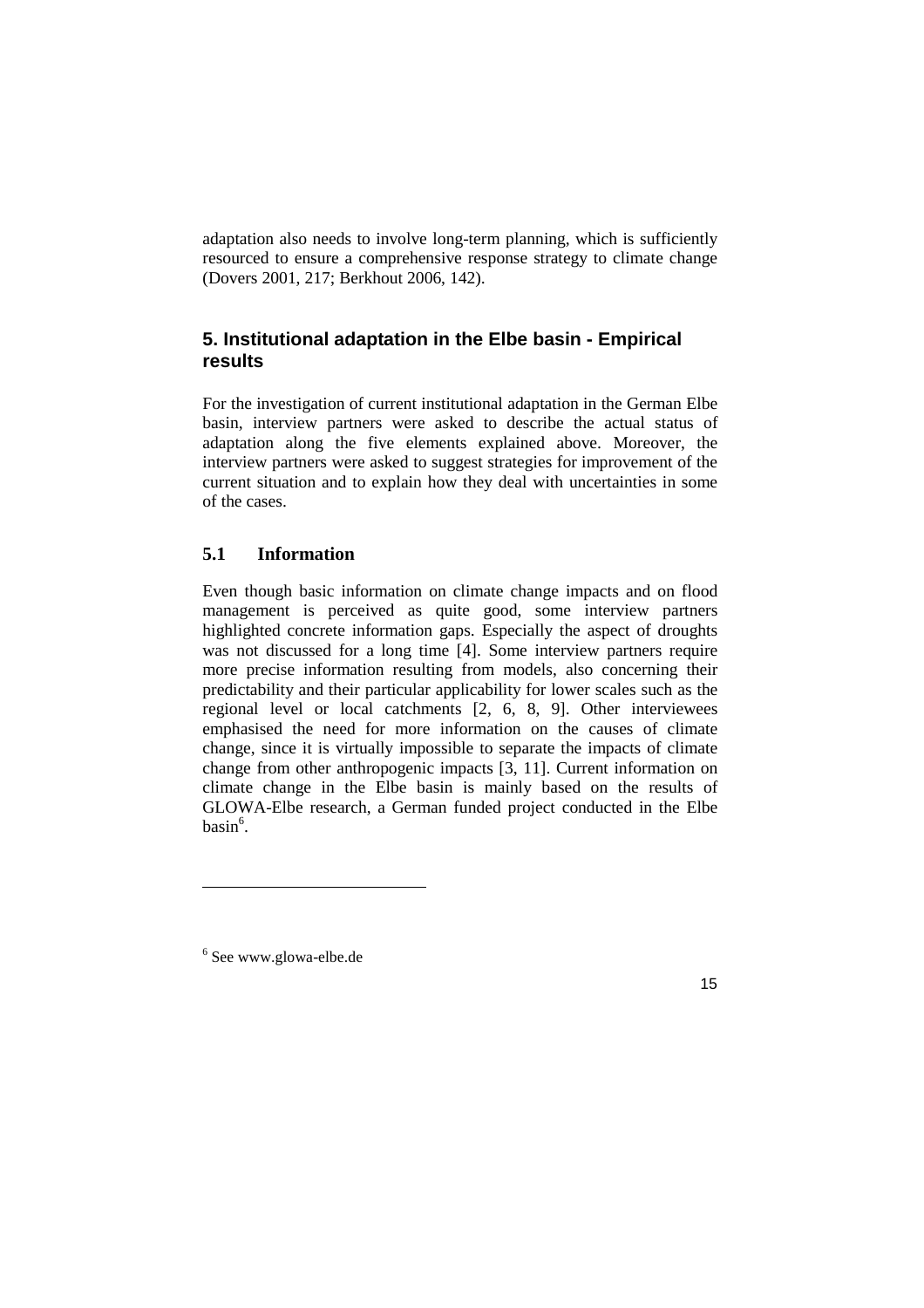While the ICPE is a platform for data exchange on water management issues, it does not yet have the same function for exchange on climate change adaptation in the water sector [5]. This is also attributed to the fact that some of the *Länder* have only just started to deal with climate change adaptation. The same is true for related research: even though many organisations conduct or commission studies on water management [6, 9, 10, 11], only some interviewees referred to studies dealing with climate change impacts on water resources [10].

For some organisations, however, the work on climate change impacts is already part of their daily work [3, 6, 9]. Their representatives pointed out that both, water management and agriculture are used to that, as they always had to cope with short and long term climate uncertainties.

Concerning data uncertainties, the main approach in the Elbe basin backed up by many interview partners, is to accept the mentioned data uncertainties and to use the known trends of climate change as a basis for further action, rather than using data uncertainties as an excuse to wait for further action. Strategies for decreasing data gaps are mainly seen in a stronger cooperation between administration and science and an improved information exchange within existing networks, for example, by building up a more centralised data processing. Finally, many stakeholders see an important challenge in providing more information on adaptation to climate change to the broad public. Currently, public awareness in both the Elbe basin and in Germany mainly refers to mitigation strategies, while adaptation issues seem to remain a discussion between experts [6, 8, 10].

## **5.2 Collaboration and Collective Action**

#### *5.2.1 Polycentric governance*

The interviewees largely agree that the current water management system in the Elbe basin is polycentric in nature, as it comprises different centres of management such as the ICPE or the FGG with a hydrological orientation, the different national and regional ministries and the new level of sub-catchment areas. Current collaboration within these organisational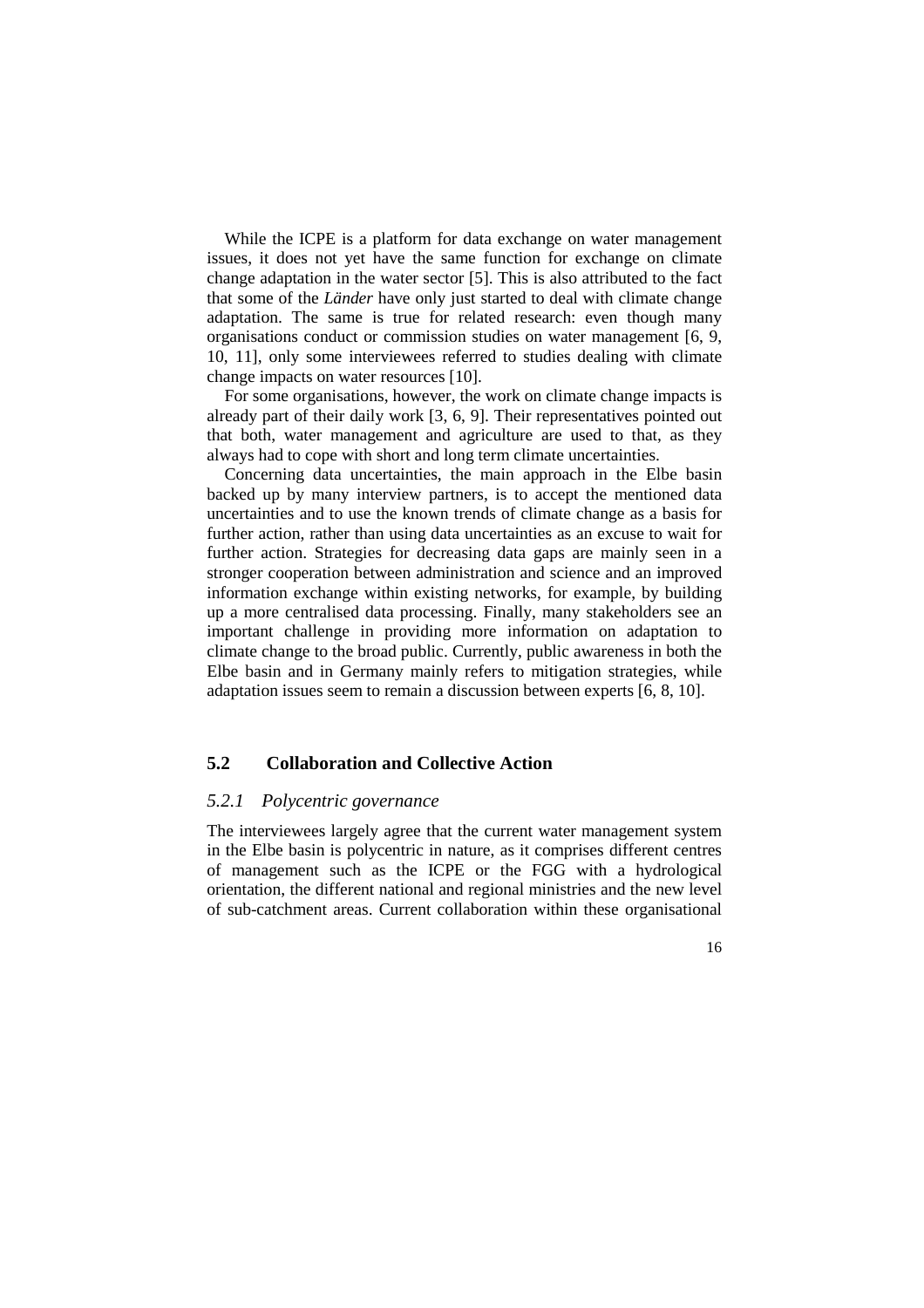structures is considered as positive in general: it is not ideal, but pragmatic [5]. The good relations are often attributed to the activities of the ICPE or the FGG Elbe. In order to face new challenges such as climate change adaptation, interview partners do not suggest to fundamentally change this system, but to improve the co-ordination within the existing structures [5], especially on river basin and federal levels [2, 10]. Better co-ordination is also demanded for basic areas such as funding or data exchange. The river basin commissions could act as boundary spanners and connect the different poles of action even more than today. But a need for better coordination within the federal structure is also perceived, as there is currently a difficulty to take action on a larger scale [2].

At the same time an encompassing reform of the distribution of competences is not desired, or considered as being unrealistic. Adaptation should only take place within the current system, especially by improving the co-ordination between the different scales. The EU should take a leading role and increase pressure on lower levels to adapt [5, 8]. This corresponds to the EEA 2007 survey, in which a need for EU level action was identified. EU activities could encompass a general framework for adaptation, monitoring and information exchange, as well as coordination between sectors and sectoral policies or educational measures. At the same time, countries reflected in the EEA report, stress the subsidiarity principle and emphasise that the implementation of adaptation measures has to remain the responsibility of the Member States to ensure that they can respond flexibly to the specific challenges in their countries (EEA 2007, 47).

The co-operation between science and administration is considered as positive by many interviewees [6, 9], the interviewee from the insurance company explicitly considers the insurance as one of the boundary spanners between science and political decision makers [8]. Some interviewees perceive a need to push the current discussion from the scientific and administrative levels towards the political level [1, 2, 6, 11]. Other interview partners urge that scientists working on climate change adaptation should take over the role of a service provider, developing tools and concrete recommendations for policy and administration. Science should not unsettle the general public with their "horror-visions" of climate change scenarios [2, 10].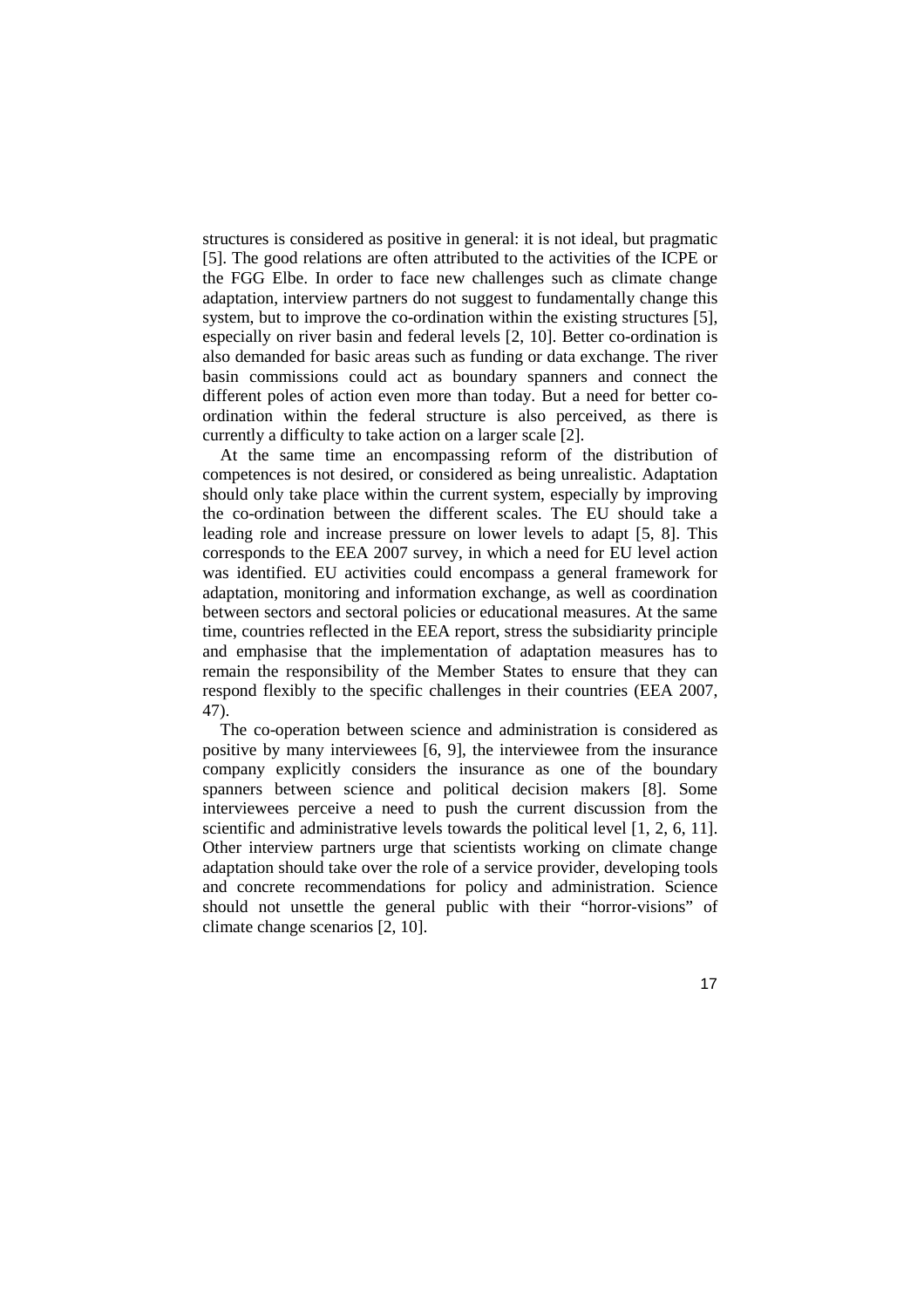#### *5.2.2 Participation*

While participatory approaches in river basin management and in particular within the implementation process of the WFD were not questioned by the interview partners, there was no consensus, whether the involvement of stakeholders and the broader public is a necessary strategy for climate change adaptation. Critical voices cautioned against overstraining stakeholders and highlighted that a sufficient number of experts are already available to deal with adaptation issues [3, 9, 10]. In contrast, proponents emphasised that a comprehensive adaptation strategy cannot be applied without the backing of stakeholders and the broader public [1, 6, 8, 11]. One should be open to include new stakeholders that emerge with the new issue of climate change adaptation [4]. It can be noticed that the first *Elbeforum* (on 28 and 29 of March 2007 in Usti nad Labem, Czech Republic), which had the aim to inform stakeholders about water management in the Elbe basin, did not include climate change adaptation on its Agenda [4, 5].

Nevertheless, some stakeholders in the Elbe basin are already very proactive and have developed own adaptation strategies [1, 8]. Yet, to achieve successful and broad participation, the dissemination of information on climate change adaptation has to be intensified. In particular the media could take a pivotal role in informing the broader public on adaptation to climate change, just as it already has in informing the public on mitigation strategies [8].

Currently, discussion on climate change adaptation is of special public interest, whenever user's interests are negatively affected (e.g. in terms of navigation, due to droughts or floods) [1, 11]. One important strategy for a better information flow from governmental to non-state actors has been established by the Federal Environment Agency in Germany (UBA). An information and cooperation platform called *KomPASS* was initiated as a new competence centre on climate change adaptation and also serves as an example for stakeholder involvement and information provision for the general public.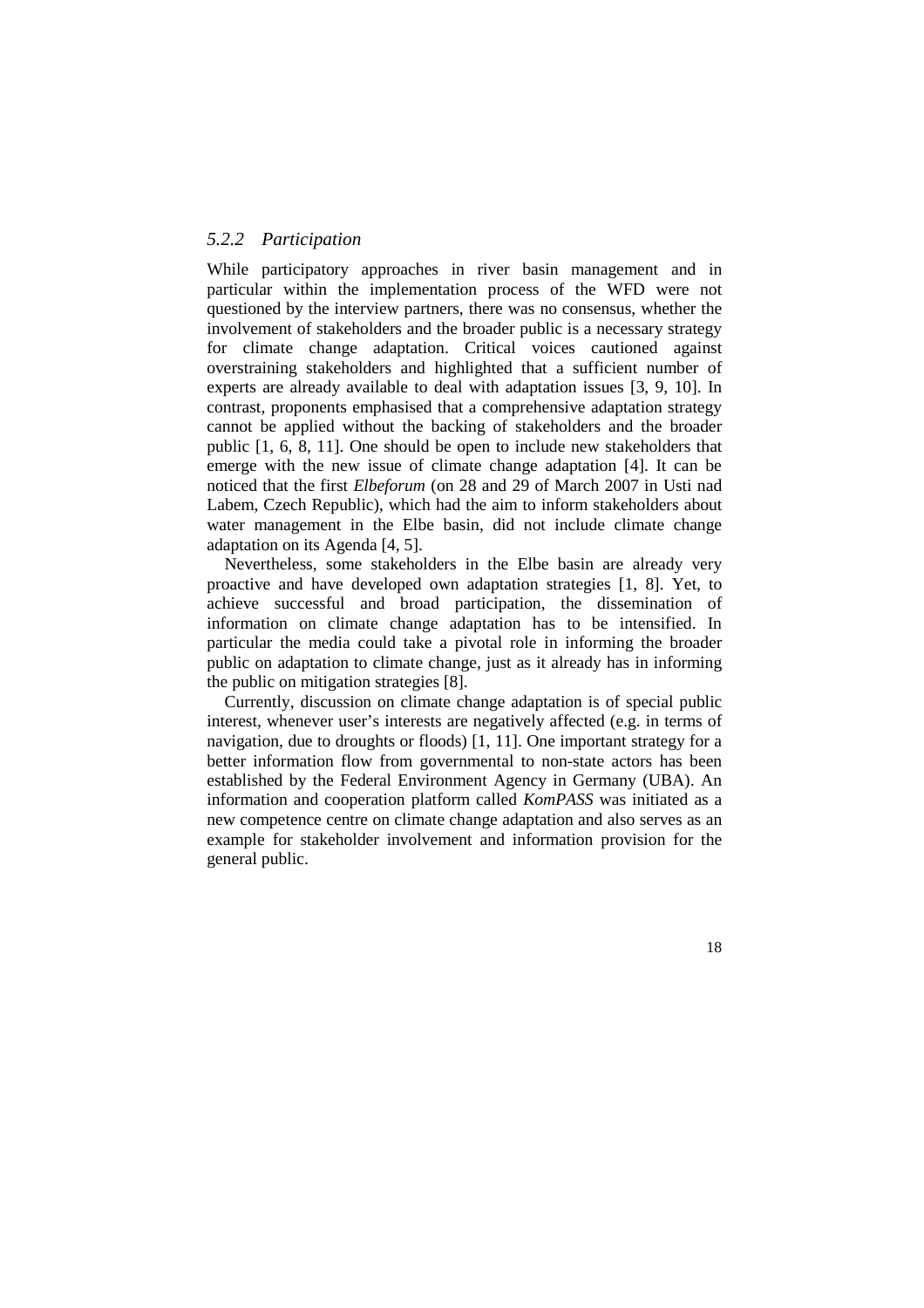## *5.2.3 Sectoral integration with special emphasis on WFD and floods*

Some stakeholders highlighted the current scientific and political discussion on sectoral integration of climate change adaptation and WFD implementation (q.v. EEA 2007; Pahl-Wostl 2007, 55) and urgently recommended a stronger interplay between the two [1, 2, 6, 11]. Particularly the six-year-cycles of the river basin management plans offer opportunities for such an integration, where adaptation to climate change issues can – at least in the long term – be tackled. Further links mentioned referred to a possible change of criteria concerning the status of reference waters, the cross cutting character of climate change in general and the connections between water stress and floods. Since flood management is not in the focus of the WFD, some interview partners expect especially the new European Directive on Floods to close this gap, since it explicitly refers to a combined river basin management plan for the implementation of both water quality and flood management [2, 6, 11]. Moreover, even though low water levels already are an issue in the framework of the WFD, discussions have to be focussed stronger on this issue in terms of climate change impacts and future management strategies [1, 2, 6]. In some areas of the Elbe basin, low water levels and droughts due to climate change are expected to have influence on navigation and agriculture in the long-term. Future discussions on water management need to take these changes into account [2].

Strategies for a better sectoral integration should take into account all relevant aspects of water management, including the WFD and climate change adaptation, as well as flood and drought management. They should also take into account different water uses and stressors, such as navigation and agriculture or thermal pollution, which are seen in close relation with climate change impacts. Possible measures need to integrate existing policies and initiatives respectively (e.g. Common Agricultural Policy or the Flora-Fauna-Habitat Directive) [1, 2, 6, 11]. Yet, it was also emphasised that sectoral integration and particularly the integration of climate change issues into the implementation process of the WFD will only be a first step, but by no means a sufficient adaptation strategy [2].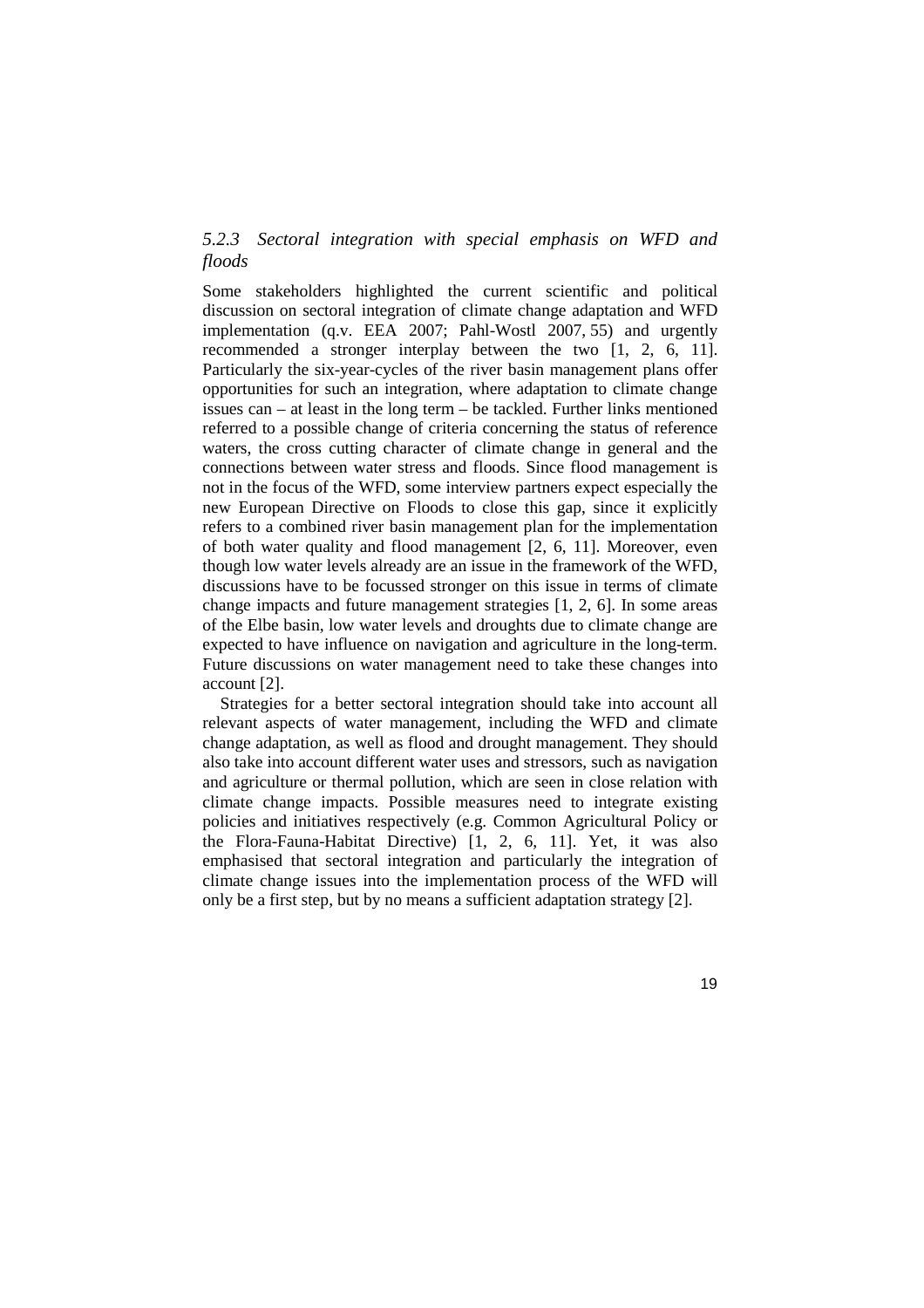## **5.3 Flexibility**

Most interview partners perceive the current organisational structures in general as being suitable to tackle climate change adaptation [also 10]. And if there was a need to change the structural setting, such a change would currently be rather difficult, as the current impacts of climate change are not quantifiable enough to reasonably justify encompassing structural changes [4].

Instead, some interview partners express their wish to make better use of existing water management structures for climate change adaptation [2, 5] and to integrate the respective discussions on other aspects such as flood management or agriculture [4]. Currently, there is no co-ordinated discussion on climate change adaptation on the level of the ICPE [2], it only takes place on lower scales, especially on *Länder* and federal levels.

At the same time it is suggested to bring about structural changes within the general system boundaries, for example, not to change the system structures themselves, but to create new structures in a flexible way, for example, in form of working groups. An example for this approach can be found in Saxony, where an integration of different water management aspects has taken place within one unit of the regional ministry. After an internal structural reform, the work on WFD implementation, floods and draughts as well as climate change adaptation are brought together in a single unit. This structural change was driven by an external auditor, who aimed at minimizing interfaces and at improving the workflow [10]. In this case, the general culture of the organisation seems to be an important factor. While some organisations aim for constant quality improvement and thus are used to changes, others have a more stabilised tradition. Other interviewees also reported to have created new working groups dealing with water management and climate change adaptation [for example 1, 7, 9]. The already mentioned initative of KomPASS serves as a link between decision makers in companies and administrations. To sum it up, we can say that structural flexibility exists within the general system boundaries, but a general structural reform is not suggested by the interviewees.

Functional flexibility, for example, the inclusion of the discussion on climate change in existing structures was also mentioned. Some interviewees reported a broadening of tasks in their water unit in order to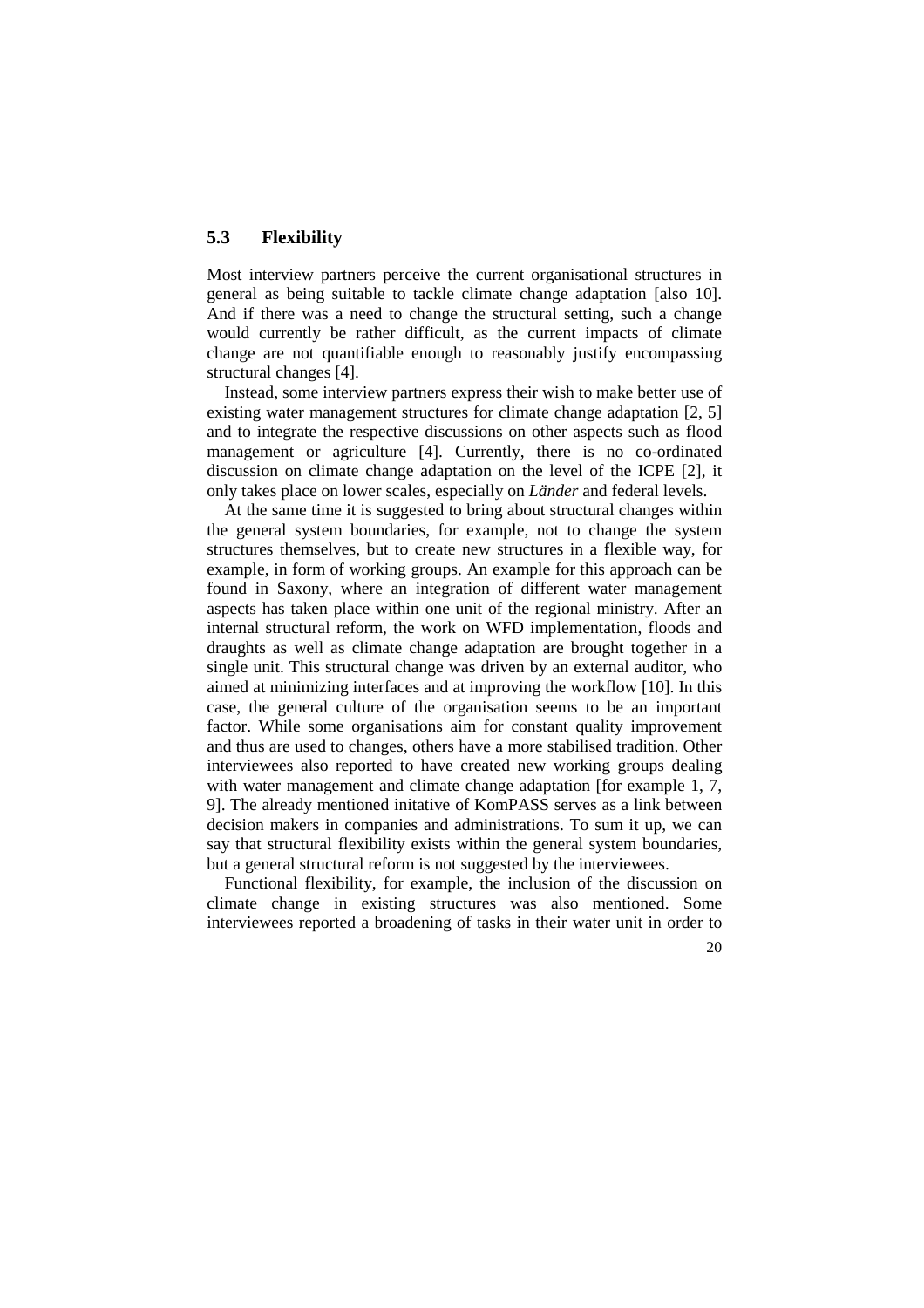include climate change related questions [6,11] or linking it to existing foci, such as the discussion on biodiversity [1].

However, some interview partners indicated that they did not (yet) include climate change adaptation into their work, neither into existing, nor into new structural arrangements [3,5].

#### **5.4 Openness and time for Experimentation**

As to experimentation, interview partners report a large variety of experiments in the classical sense, for example, pilot projects or research related activities. This is especially true for the Eastern part of the German Elbe basin. For example, projects were initiated to get insights into the use of drought resisting plants and new irrigation technologies. Most of these experiments were conducted by federal state agencies and accompanied by scientists. In general, most interview partners perceive a need for more experimentation by allowing more labour and time resources for cooperation with science. There also still seems to be a need for scientific consultancy on climate change adaptation. Many interview partners stated that science should provide relevant guidance for water management practice. This request is by no means a new one. In a project conducted on the science/policy interface for climate change in the Netherlands in the beginning of the 1990s, policy makers clearly demanded that scientists should get more actively involved in the public debate by disseminating their knowledge in form of demonstration projects (Klabbers et al. 1996, 81 et seq.).

Besides the projects, which are accompanied by science, various pilot projects are finalised or on their way in the Elbe basin. These projects usually refer to the implementation of the WFD. One main institutional advantage is their co-operative setting. Being conducted within hydromorphological units of river catchments and basin districts, the projects usually involve governmental, as well as non-governmental actors from different federal states. Some of the projects explicitly focus on policy issues. Even though, these projects don´t have any reference to climate change adaptation by now, their experiences concerning other questions of water management can be drawn upon and partly transferred to climate change adaptation.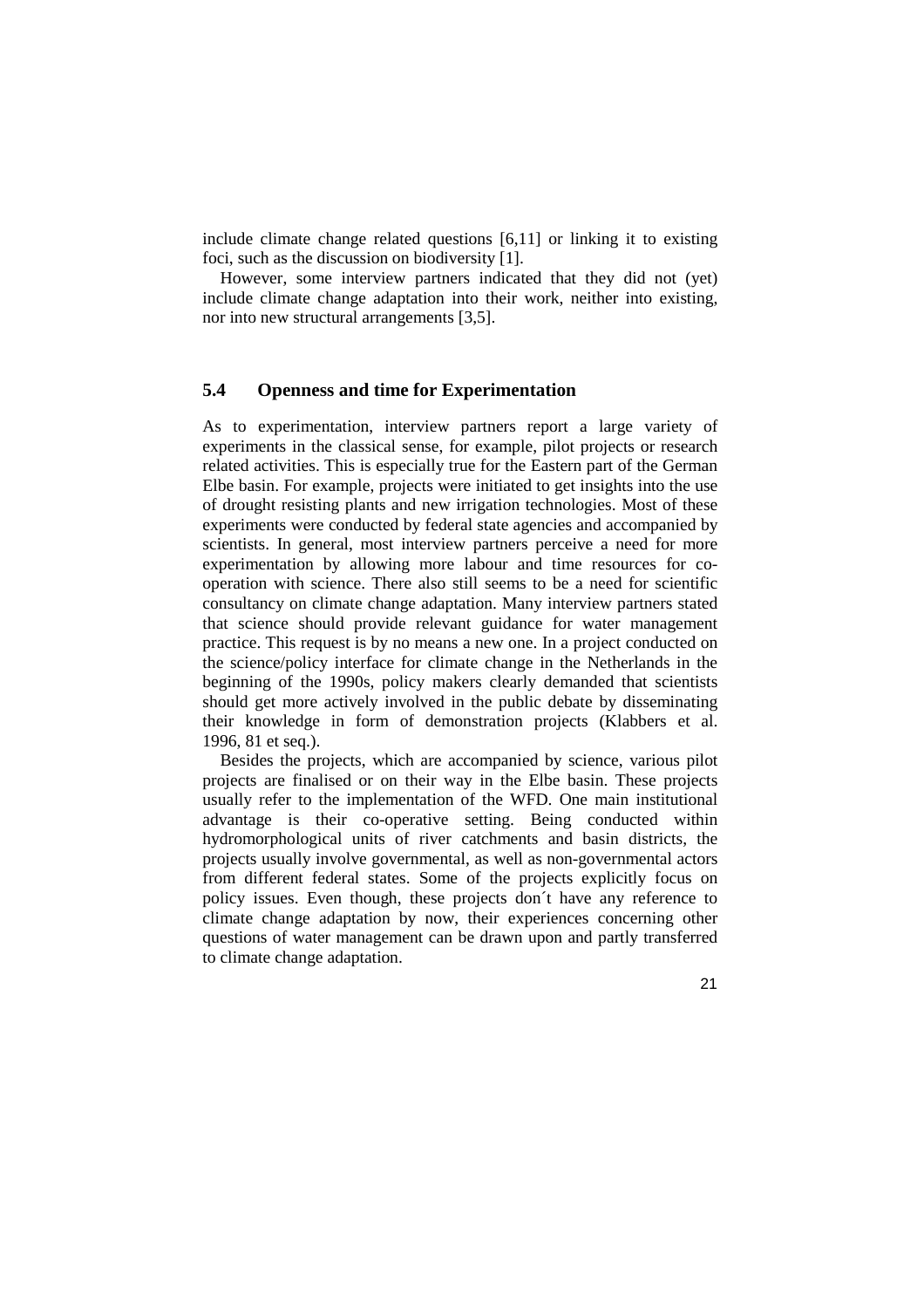Interview partners differ in their support for more pilot projects. Some consider that the results of these projects, which usually refer to the implementation of the WFD, can be transferred to other *Länder* [7] or topics, but still the funding of such projects is not secured [7]. There are currently no pilot projects on climate change adaptation which would though be very useful [2]. Other interviewees hold the opinion, that there are already many pilot projects and that new ones might be less effective [4].

Contrarily to experiments in the classical format, management experiments are not as common. In general, management decisions are not considered as experiments by many decision makers, who instead perceive that structures and personal are not suitable for experiments. Instead, change in structures is often considered as optimisation [10]. Nevertheless, management experiments take place, for example, by launching a project group for a specific task as long as that task is of pivotal interest [10]. Though in practice, this is rather a reactive optimisation of structures than experimentation.

## **5.5 Enabling background conditions**

Many interview partners highlighted the need for stronger political commitment to adaptation to climate change, for example, by showing more willingness to scrutinise current economic and land/water use structures. Currently, thinking in legislative periods and in WFD reporting time scales dominates political decisions and day-to-day work of the authorities in charge [5, 6, 7, 10, 11]. Though, also the WFD implementation can take into account climate change adaptation, especially in the management plans, which would then require a more long-term oriented planning [10].

Interview partners characterised the current situation of climate change adaptation in the Elbe basin as a short-term reaction and planning that mainly takes place in form of reacting to external drivers such as floods [1, 6, 11]. In consequence, the need for long-term planning horizons towards climate change adaptation and continuous action, which is not only linked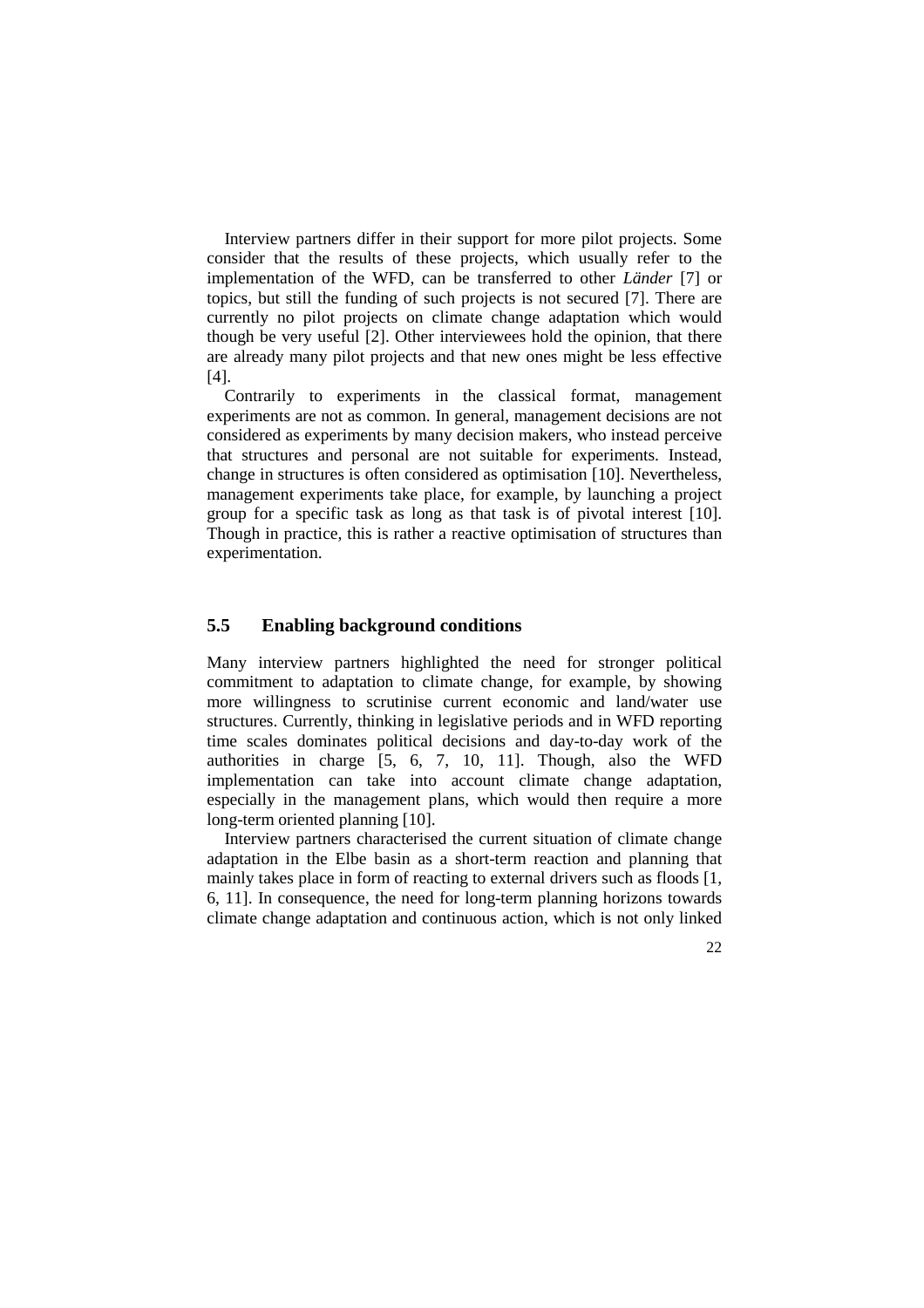to strong external pressures, is claimed [1, 6, 7, 9]. The precautionary principle and no-regret measures are suggested as important elements for future developments [11].

Moreover, many interviewees found fault with financial, personal, and time resources to adequately tackle the challenges of climate change adaptation. In this context also more flexibility is needed in funding mechanisms [6, 7, 9]. Particularly actions towards tighter collaboration with both science and administrative actors at state and national scales demand more time and personal resources [6, 7]. Other studies on the Elbe basin also emphasised that implementation of measures towards climate change adaptation is slow due to lack of finances (Borowski 2004; Kliot et al. 2001). Only some organisations have managed to provide budget for future or less prioritised environmental issues [11]. Currently, resources are in particular concentrated on the WFD implementation. It is suggested to more clearly prioritise climate change on the Agenda which would also make available more funding opportunities for corresponding measures.

## **6. Conclusions and outlook**

The work at hand pursued the aim to study the current institutional adaptation in the Elbe basin from the perspective of interviewed experts. While the framework used for the study is rather encompassing in its categories, we did not aim for a full picture of the situation in the basin but rather for a general overview. We only interviewed eleven experts and did not analyse the situation in the Czech part of the basin. Therefore, followup studies are needed that analyse the whole basin, take a broader empirical basis, and dig deeper into details.

Despite these restrictions, there are some general insights that can be drawn from the study. We were able to show that adaptation is still at an early stage in the German Elbe basin, while relatively high issue awareness already exists. This goes along with the analysis by Stern (2007), who states that in developed countries in general, progress on adaptation is still at an early stage, even though market structures are well developed and the capacity to adapt is relatively high (ibid., 418).

Remarkably, the information on and discussion about adaptation is behind discussions concerning climate change mitigation. However, at the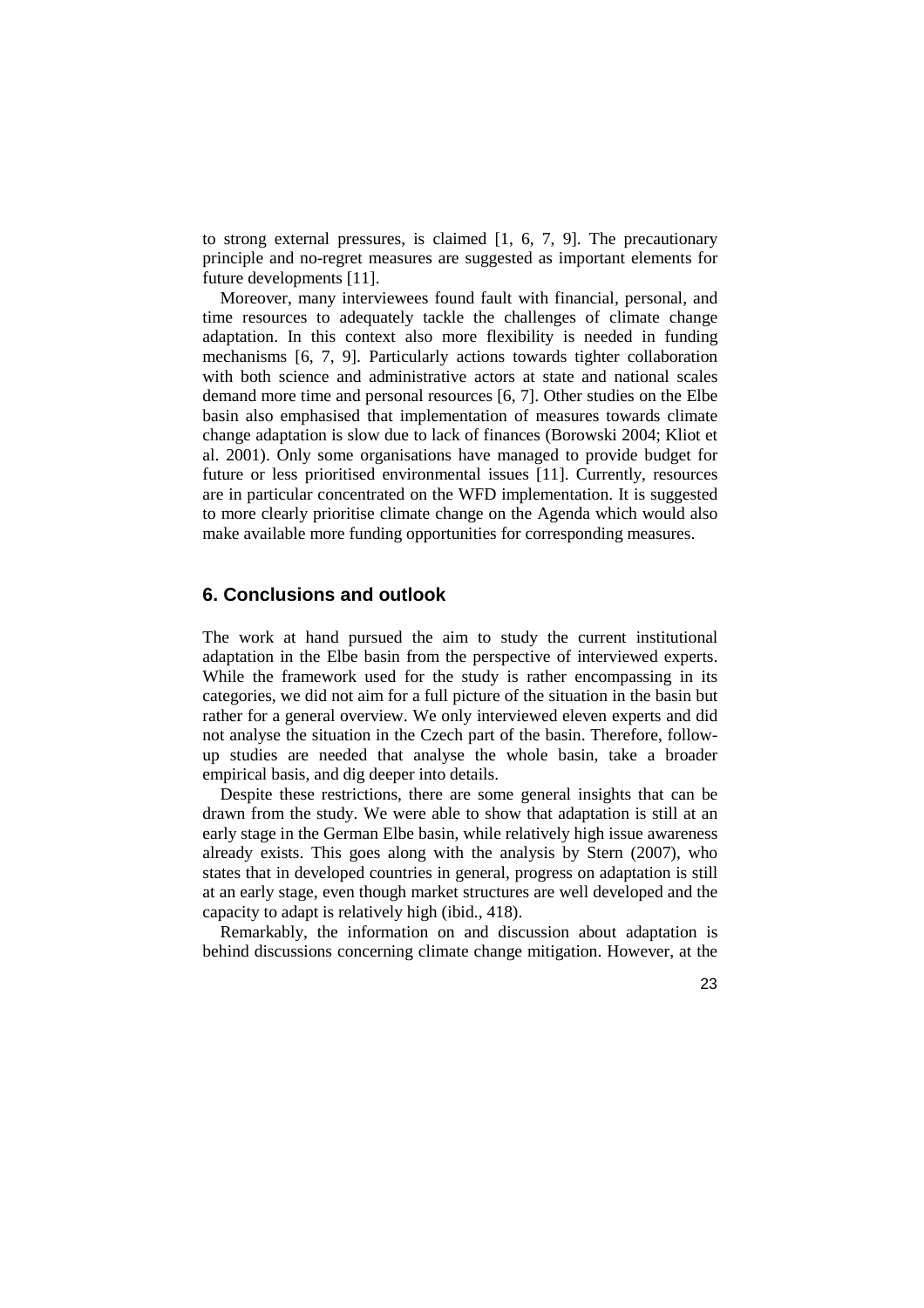same time, adaptation strategies already exist on lower organisational scales of water management. The current co-operation structures for water management in the Elbe basin are polycentric, but there is a perceived need for better co-ordination of the different existing poles, corresponding to the concept of boundary spanners. The role of such boundary spanners could be taken over by the river basin commissions (ICPE or FGG) or on national level. More generally, guidance on adaptation is expected from higher levels, especially from the EU.

State actors consider adaptation mainly as an administrative or political task and see the state less often in the role of developing an enabling framework to encourage autonomous action by private actors. However, according to Stern, this would be a role that governments should take over. Stern emphasises the specific role of governments in establishing policy frameworks to encourage adaptation by private individuals and firms – in particular to address information uncertainties, ensure transparency of transactions, and tackle constraints that will reduce the capacity for autonomous adaptation (Stern 2007, 430 et seq.). While first steps in this direction are of course the information provided by governments, government could make further steps in that direction. It is remarkable in this context that the interviewed private actors are already proactively tackling the issue and aim at contributing to climate change adaptation on their own.

Sectoral integration is one of the central prerequisites for adaptation to climate change. It becomes obvious that many interviewees perceive the need to include further water uses and to diversify the topics of discussion in the Elbe basin. This was especially mentioned for aspects such as navigation, agriculture or thermal pollution.

Currently, the Water Framework Directive takes a major place in daily water management practice and in many cases priority is given to the implementation of the directive. The stringent deadlines set by the WFD are certainly one of the reasons for this. At the same time, the WFD implementation itself offers good opportunities to include measures for climate change adaptation, for example, by making use of the river basin management plans. Climate change aspects can be integrated if political will is sufficient.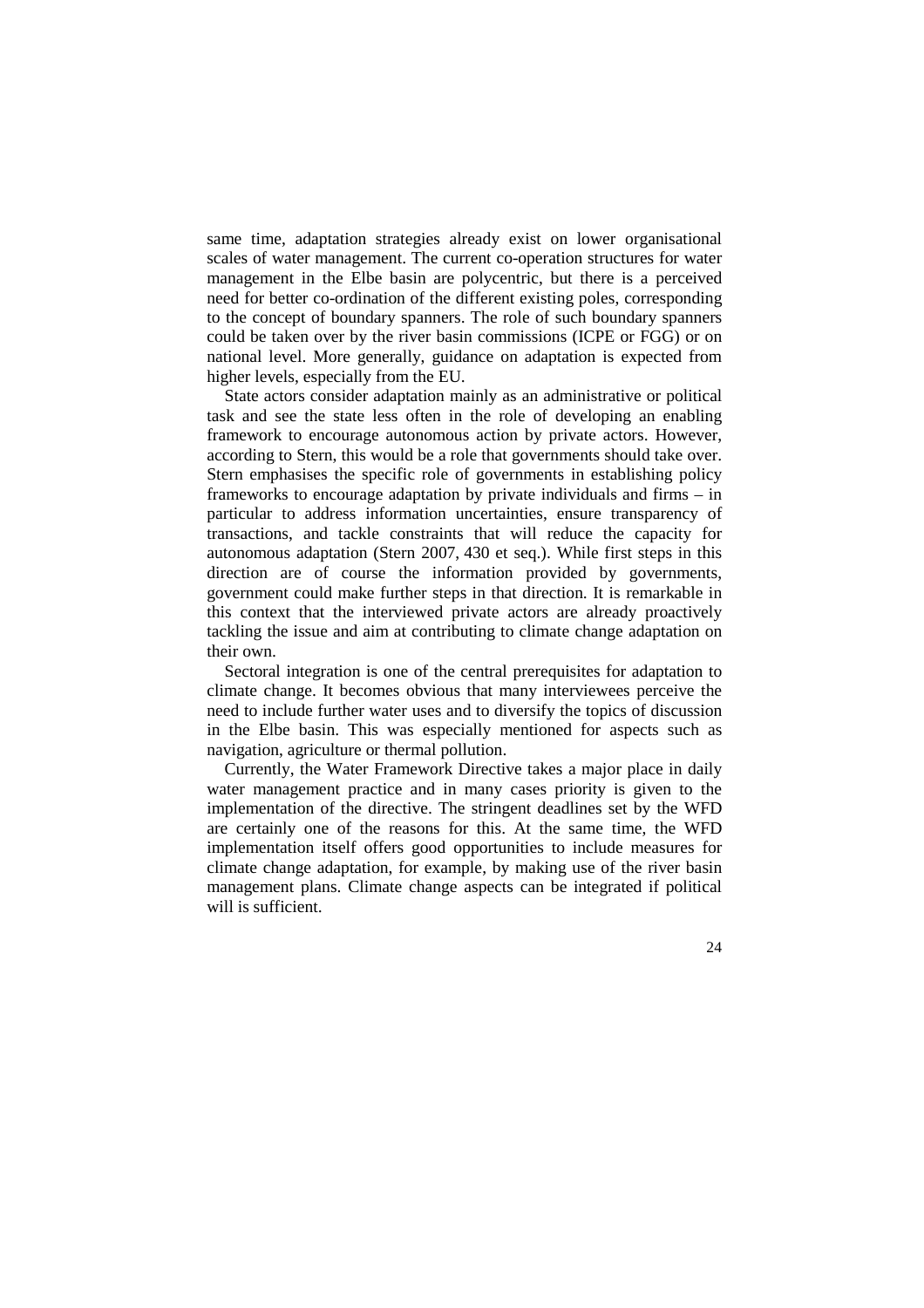Currently, thinking in legislative periods and thus short term oriented planning inhibits more action on institutional adaptation and can restrict options for an early integration of climate change adaptation into policies. Smit et al. (2000, 246) also mention that more urgent problems are posed by current weather variability and extreme events and that the rather short term deadlines of the WFD lead to rather short term planning.

Our study in the Elbe basin was elaborated on the basis of existing conceptual works on adaptation, which were combined and further developed to a new and individual analytical framework in order to study institutional adaptation. The proposed analytical framework is meant to facilitate the investigation of different cases. It is based on various approaches and studies on adaptation. Yet, within these studies, the categories and the terminology are by no means consistent. We aimed at providing a more consistent approach of classification that is particularly suitable in the institutional context of adaptation.

When applying the framework, some aspects for possible improvement already became clear. Partly it became apparent that the identified elements of adaptive institutions are not separated clearly enough and overlap. This is especially true for the elements of experimentation and flexible institutions. They intertwine widely in practice and the artificial separation in our framework could be reconsidered. At the same time other elements could be divided into smaller sections, as, for example, the element of collaboration, which encompasses three central sub-categories: polycentric governance, participation, and sectoral integration.

Depending on the setting, further aspects of adaptation might become new elements to investigate. One possible element would be leadership, which is currently being mentioned in close connection with political willingness and personal intentions.

From a practical perspective,, the framework at hand sometimes appeared to be relatively abstract. For example, it was not possible to communicate it fully to the interviewed experts.

The study at hand proved that the framework is applicable to the Elbe basin. In order to further improve the framework, its application to further case studies is necessary. In future research, the elements should also be better defined and broken down to measurable categories, which would of course go far beyond the study at hand.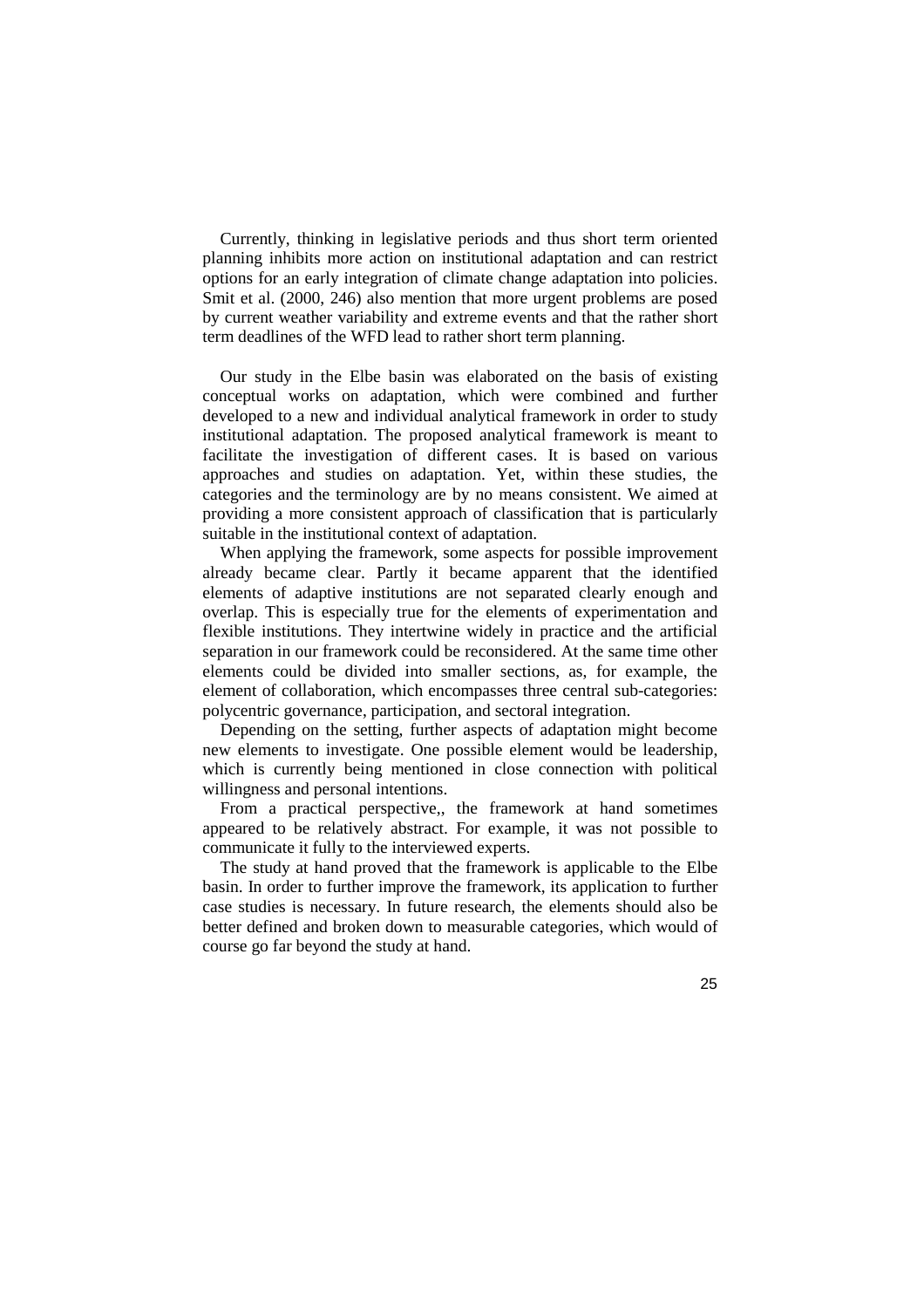## **References**

- Adger, W.N.; Arnella, N.W. and E.L.Tompkins. 2005. Successful adaptation to climate change across scales. In: Global Environmental Change 15: 77-86.
- Becker, A. & U. Grünewald (2003): Flood Risk in Central Europe. SCIENCE 300 (5623): 1099.
- Berkes, F., and C. Folke (edit.). 1998. Linking Social and Ecological Systems: Management Practices and Social Mechanisms for Building Resilience. Cambridge University Press, New York.
- Berkes, F.; Colding, J. and C. Folke. 2003. Introduction. In: Berkes, F.; Colding, J. and C. Folke (edit.): Navigating Social-Ecological Systems. Building Resilience for Complexity and Change. Cambridge. 1-30.
- Berkhout, F.; Hertin, J. and D.M. Gann. 2006: Learning to adapt: organisational adaptation to climate change impacts.
- Borowski, I. 2004. Public Participation in the Elbe Basin. Case study report produced under Work Package 5. Osnabrück.
- Brugnach, M.; Dewulf, A.; Pahl-Wostl, C. and T. Taillieu. 2007. Towards a relational concept of uncertainty: about knowing too little, knowing too differently and accepting not to know. Paper contributed to the 14th International Conference on Multi-Organisational Partnerships, Alliances & Networks (MOPAN) , 28th-29th June 2007, Leuven.
- Crabbé, P. and M. Robin, 2006. Institutional adaptation of water resource infrastructures to climate change in Eastern Ontario. In: Climatic Change 78: 103–133.
- Dolan, A.H.; Smit, B.; Skinner, M.W.; Bradshaw, B. and C.R. Bryant. 2001. Adaptation to Climate Change in Agriculture: Evaluation of Options. In: Occasional Papers in Geography No. 26, Guelph.
- Dovers, S. 2001. Institutional barriers and opportunities: Processes and arrangements for natural resource management in Australia. In: Water Science and Technology 43 (9): 215-26.
- Dovers, S. 2003. Scaling governance and institutions for sustainability. In: Academic Forum, Network of Regional Government for Sustainable Development: Regional Governance for Sustainability. Fremantle.
- EC/JRC (edit.) 2005. Pilot River Basin Outcome Report. Testing of the WFD Guidance Documents. Luxemburg.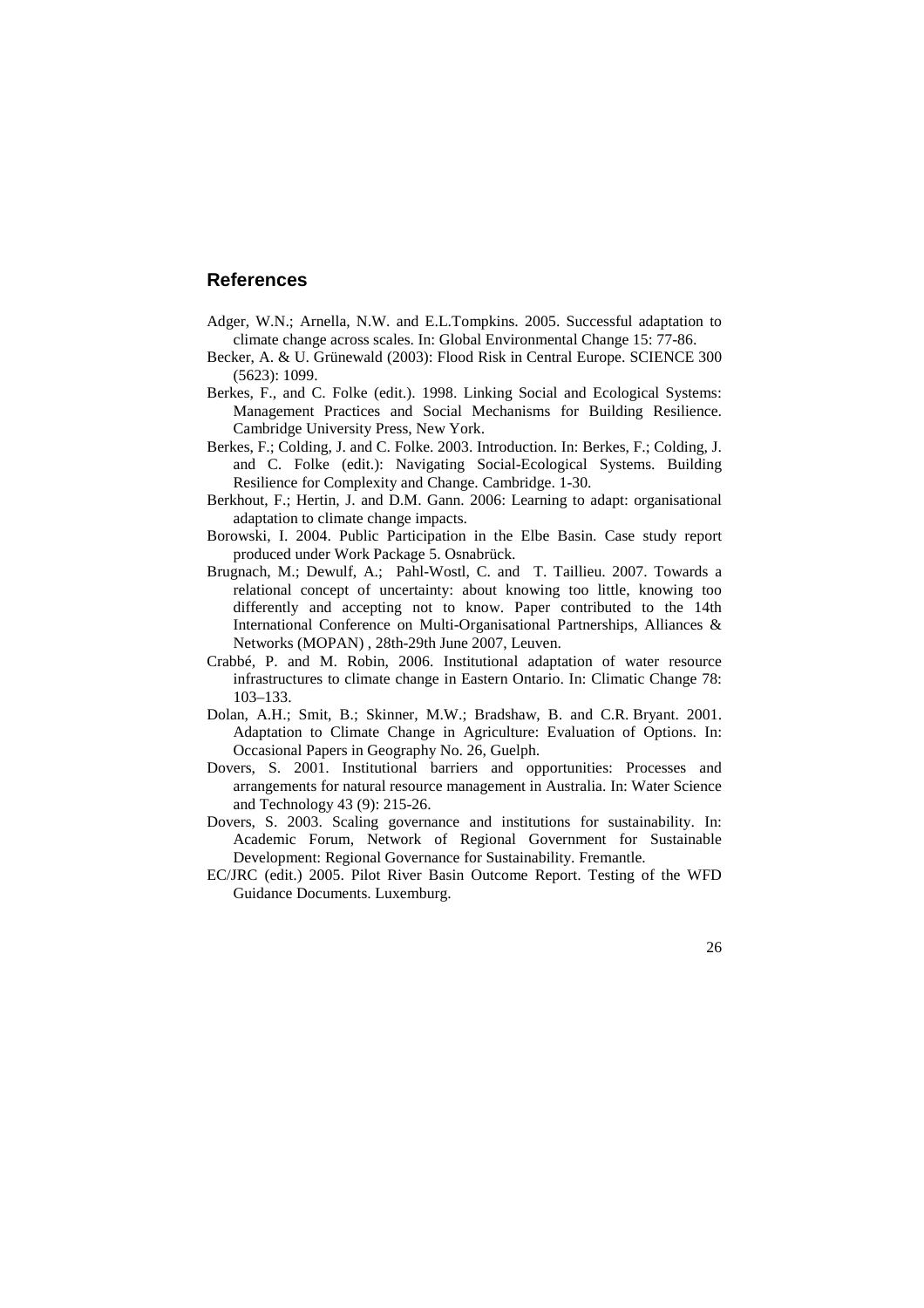- EEA 2007. Climate Change and Water Adaptation Issues. EEA Technical Report No. 2 / 2007. Copenhagen.
- FGG Elbe (Flussgebietsgemeinschaft Elbe) (edit.) 2004. Bericht an die EU-Kommission nach Art. 3 Wasserrahmenrichtlinie für die Flussgebietseinheit Elbe. Magdeburg.
- Folke, C., T. Hahn, P. Olsson, and J. Norberg. 2005. Adaptive governance of social–ecological systems. *Annual Review of Environment and Resources* 30:441–473.
- Folke, C.S.; Carpenter, T.; Elmqvist, L.; Gunderson, L.; Holling, C.S. and B. Walker. 2002. Resilience and Sustainable Development: Building Adaptive Capacity in a World of Transformations. In: Ambio 31 (5):437-40.
- Gunderson, L. and C.S. Holling. 2001. Panarchy; understanding transformations in systems of humans and nature. Island Press, Washington, D.C.
- Hempell, T. and T. Zwick. 2005. 'Technology Use, Organisational Flexibility and Innovation: Evidence for Germany'. ZEW Discussion Paper No. 05-57, Mannheim. Download
- Homer-Dixon, T. 1999. Environment, scarcity, and violence. Princeton University Press, Princeton.
- Hooghe, L. and G. Marks. 2003. Unravelling the Central State, But How? Types of Multi-Level Governance. In: Reihe Politikwissenschaft 87. Wien.
- Huitema, D.; Egas, W.; Möllenkamp, S.; Mostert, E.; Pahl-Wostl, C. and Yalcin, R. in review. Adpative water governance. Assessing adaptive management from a governance perspective. Submitted to Ecology and Society.
- Klabbers, J.H.G.; Swart, R. J.; Janssen, R.; Vellinga, F. and A.P. van Ulden. 1996. Climate change policy development: enhancing the science/policy dialogue. Mitigation and Adaptation Strategies for Global Change 1: 73-93.
- Kliot, N.; Shmueli, D. and U. Shamir. (2001): Development of institutional frameworks for the management of transboundary water resources. In: International Journal of Global Environmental Issues (IJGENVI), 1 (3/4): 306-328.
- Krysanova, V.; Wechsung, F.; Arnold, J.; Srinivasan, R. and J. Williams. 2000. SWIM (Soil and Water Integrated Model), User Manual. Edited by PIK, Report No. 69. Potsdam.
- Krysanova, V.; Hattermann, F. and A. Habeck. 2005. Expected changes in water resources availability and water quality with respect to climate change in the Elbe River basin (Germany). In: Nordic Hydrology 36 (4-5):321-33.
- Krysanova, V.; Kundzewicz, Z.W.; Pinskwar, I.; Habeck, A. and F. Hattermann. 2006. Regional Socio-economic and Environmental Changes and their Impacts on Water Resources on Example of Odra and Elbe Basins. In: Water Resources Management 20 (4): 607-41.
- Lee, K.N. 1999. Appraising adaptive management. In: Ecology and Society 3 (2).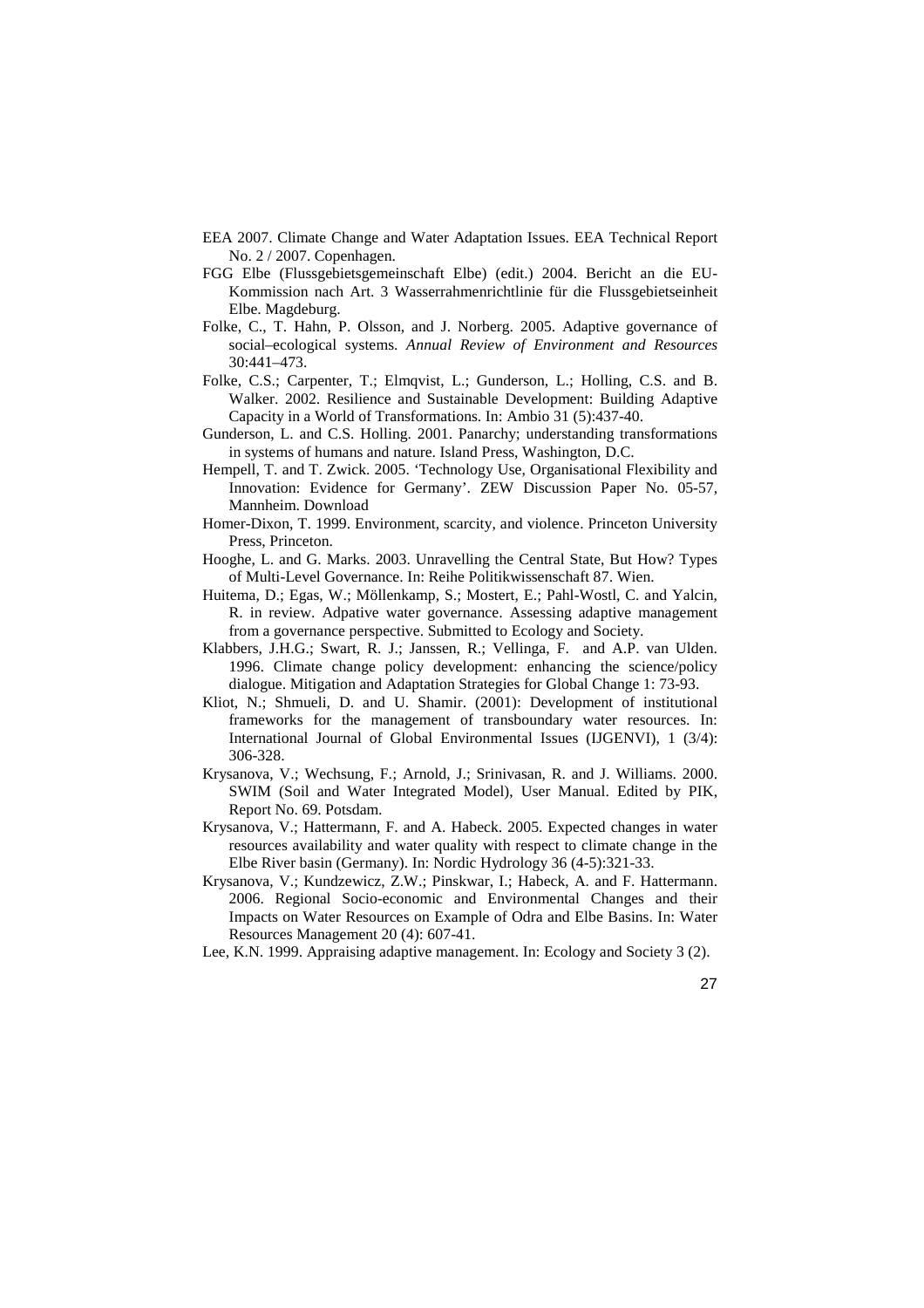- Leipprand, A.; Dworak, T.; Hattermann, F.; Krysanova, V.; Post, J. and S. Kadner. 2006. Impacts of climate change on water resources - adaptation strategies for Europe, edited by ecologic. Berlin.
- McGinnis, M. (ed.) 1999. Polycentric Governance and Development: Readings from the Workshop in Political Theory and Policy Analysis. Ann Arbor: University of Michigan Press.
- Ostrom, E. 2001. Vulnerability and Polycentric Governance Systems. In: Newsletter on the International Human Dimensions Programme on Global Environmental Change No. 3
- Ostrom, E. 2005. Understanding Institutional Diversity. Princeton: Princeton University Press. New Haven.
- Pahl-Wostl, C. 2002. Towards sustainability in the water sector The importance of human actors and processes of social learning. In: Aquat. Sci. 64 (4): 394– 411.
- Pahl-Wostl, C. 2007. Transitions towards adaptive management of water facing climate and global change. In: Water Resources Management 21 (1): 49-62.
- Raadgever, G.T. 2005. Analysis of Transboundary regimes Case study basin the Elbe, Appendix to Deliverable 1.3.1. of the NeWater project, Delft.
- Roberts, N.C.; King, P.J. (1996). *Transforming public policy*. San Francisco: Jossey-Bass.
- Shackley, S., and R. Deanwood. 2003. Constructing social futures for climatechange impacts and response studies: building qualitative and quantitative scenarios with the participation of stakeholders. Climate Research 24 (1): 71– 90.
- Smit, B.; Burton, I.; Klein, R.J.T. and J. Wandel. 2000. An Anatomy of Adaptation to Climate Change and Variability. In: Climatic Change 45 (1): 223-51.
- Stern, N. 2007. The Economics of Climate Change. The Stern Review. Cambridge: Cambridge University Press.
- Van der Werff, P.E. 2001. Nature or Neighbour in Hell's Angle: Stakeholder Responses to Future Flood Management Plans for the Rhine River Basin. In: Olsthoorn, A.A. and R.S.J. Tol (eds.). Floods, flood management and climate change in The Netherlands. SIRCH Report No. R-01/ 04. Institute for Environmental Studies: Amsterdam: 89-113.
- Walters, C.J. 1986. Adaptive management of renewable resources. MacMillan: New York, New York, USA.
- Young, O.R. 2002. The Institutional Dimensions of Environmental Change: Fit, Interplay, and Scale (Global Environmental Accords: Strategies for Sustainability). Cumberland: MIT Press.